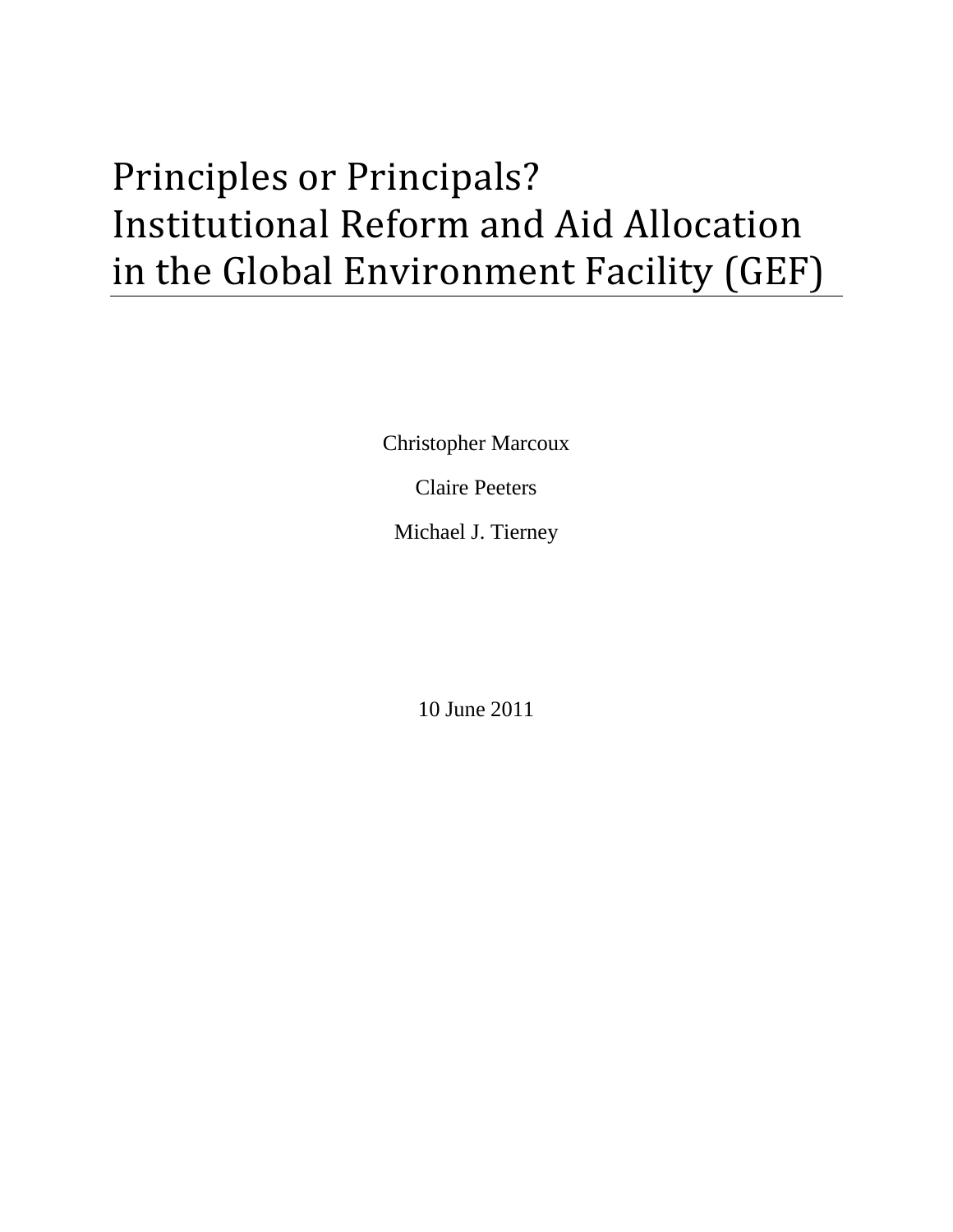# **Introduction**

The Global Environment Facility (GEF) was designed by donor governments in the early 1990s to assist developing country efforts to address global environmental problems such as ozone depletion, climate change, and threats to biodiversity. However, given different domestic political interests, Western donors have sometimes been more interested in helping recipient countries to build such a capacity than developing countries have been to receive this help. Developing country governments often have been more interested in achieving economic development than in contributing to global environmental goods. To the extent that recipient governments were interested in environmental aid at all, they sought to address local environmental problems such as erosion control, pollution abatement, and clean water / sewage. This preference divergence between globally-oriented donors and locally-oriented recipients explains much of the politics, the institutional design, the reform efforts, and the portfolio allocation patterns of the GEF over time.

In this paper we employ principal-agent theory to deduce observable implications about a number of behavioral and institutional outcomes in and around the  $GEF$ <sup>1</sup>. The GEF presents scholars with an interesting case to learn about multilateral assistance and the politics of international organizations (IOs). Fortuitously, the mandated social purpose and normative principles<sup>2</sup> of the GEF were codified by participating governments and IOs in 1990 and a pilot program went into operation in 1991. The pilot program ran for three years and disbursed more

<sup>&</sup>lt;sup>1</sup> We employ principal agent models that focus attention on the formal lines of authority, voting rules, and voting power of member states within the collective principal of an international organization. For examples see Nielson and Tierney 2003; Hicks et al 2008; Tierney 2008; Lyne et al 2009; and Copelovitch 2010.

<sup>&</sup>lt;sup>2</sup> Barnett and Finnemore 1999 discuss the ways in which IOs create norms, principles, and social purpose in a given issue area and then diffuse these norms to states through their discourse and actions. In this case the relevant actions involve the allocation of environmental aid to encourage sustainable development or to help a developing country to complete a project in a way that enhances the natural environment or minimizes damage to the environment.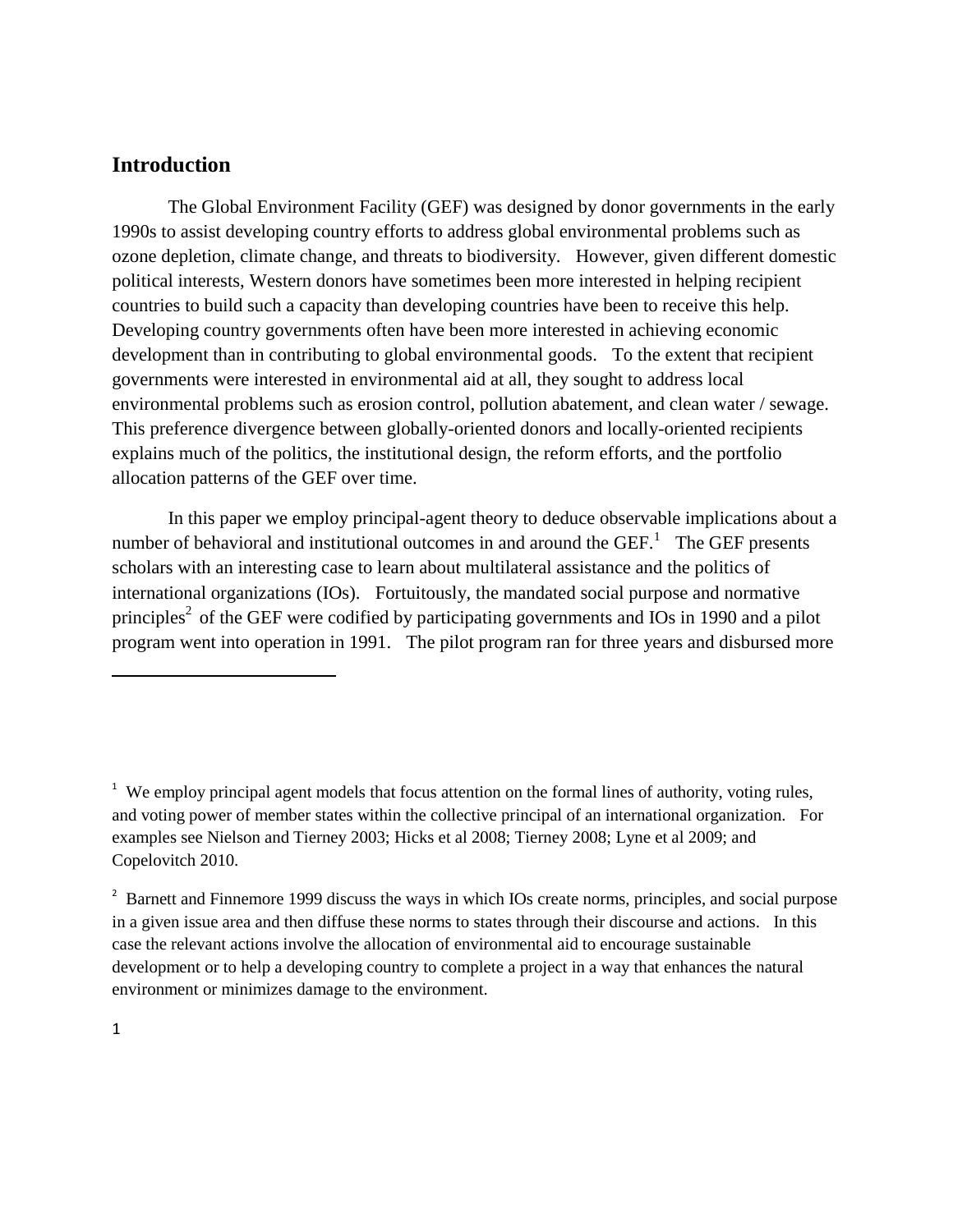than \$700 million in grants to developing countries. In 1994 the GEF member states decided to institutionalize the basic principles and purposes agreed back in 1991, but the formal rules for decision making were changed and the location of authority shifted from IO secretariats to member states on the GEF Council, which now approves both policies and individual projects. So, the principles, purpose, and the organizational mandate of the GEF stayed the same, but the principals and formal lines of authority/accountability shifted. This shift provides analysts with an opportunity to assess the impact of formal decision rules and an altered distribution of power within the authorizing body. Agency theory suggests that when such reforms are undertaken, we should observe substantial shifts in the policies, the behavior, and the institutional choices of IOs.

While this paper is an early draft and we may not have the appropriate evidence or models to assess all our hypotheses, so far we *do not* observe the kind of dramatic changes that one might expect from a fundamental restructuring of voting rules, voting power, and formal authority within the collective principal at the GEF. At this stage in the research process, we remain puzzled (and intrigued) by the outcomes we observe.

Given changes in representation within the collective principal (the GEF Council) that strengthened the position of developing countries, we expected developing countries to start receiving more of the types of aid that they prefer – that is more "dirty" aid and more "brown" aid.<sup>3</sup> We don't observe this, at least not immediately and seamlessly. As developing countries gained formal power after 1994 we also expected the GEF Council to authorize more agents to carry out GEF projects and for the archetypical agent (the World Bank) preferred by donor governments to receive less money and fewer projects after the 1994 restructuring than before. While we do observe a proliferation of IO implementation agents a decade after the restructuring, we don't observe the abandonment of the World Bank as an agent or even a substantial diminution of its role in designing and executing projects. Finally, we expected more recipient countries to gain access to GEF resources, even those that cannot credibly commit to effectively use the aid for its intended purpose; we do not observe this, either. Our initial

 $3$  We adopt the typology of environmental impacts developed by Hicks, et al (2008), which we summarize in greater detail below.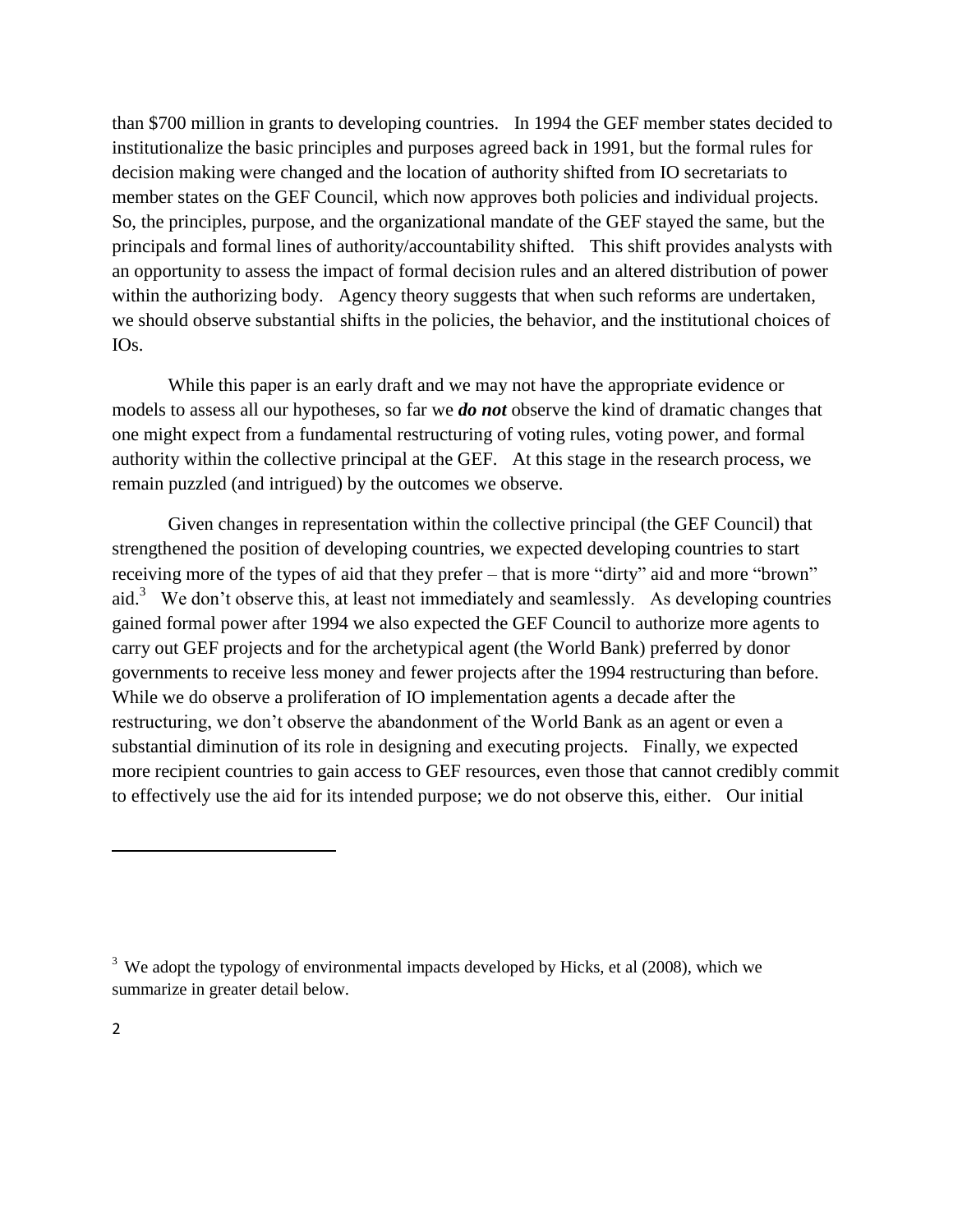effort to explain the evolution of GEF behavior and the composition of the GEF portfolio raises as many questions as it answers. In the conclusion we offer several paths forward.

# **Literature Review, Theory, and Hypotheses**

While the IPE and IO literatures on the allocation of multilateral assistance are voluminous, very few scholars have employed political economy models to explain the behavior of the GEF and none that we know of use systematically collected evidence to explain changes in the grant portfolio. Several scholars provide valuable descriptions of the politics in and around the GEF that focus our attention on divergence between developed and developing country governments (Fairman 1996; Streck 2001), the sequencing of institutional reforms (Sjoberg 1999) and the role of the GEF Secretariat after the 1994 reforms (Werksman 2004; Andler 2009). Others explain the impact of GEF projects on the ground in developing or transition countries (Gerlak 2004). And recently Andonova (2010) has employed principal-agent theory to analyze the incentives of IO bureaucrats to act as entrepreneurs in the development of the GEF small grants program and other public-private partnerships. However, none of these authors have focused much attention on the politics and the allocation of authority within the GEF's collective principal. If principals have the authority to set policy, allocate budgets, and hire/fire IO agents, then the preferences of those principals are likely to have a major impact on the choice of agents to perform tasks and the behavior they exhibit.<sup>4</sup> A fully satisfying explanation would no doubt analyze the strategic interaction of both principals and agents, but there may be an empirical payoff in focusing our attention on the principal side of that relationship and modeling the

 $4$  The glaring exception to this claim comes in a forthcoming paper by Johhanes Urpelainen (2011) where he develops a formal model to illustrate the conditions under which powerful states will be able to unilaterally subvert the formal rules of the delegation contract by influencing the IO agent *outside* of the authorized avenues of the delegation contract. While he offers little more than anecdotes from the GEF case to illustrate the equilibrium, all of them are consistent with what we have found in our initial search of the qualitative literature, and the predictions of the Urpelainen model are entirely consistent with our empirical findings in section 5 of this paper.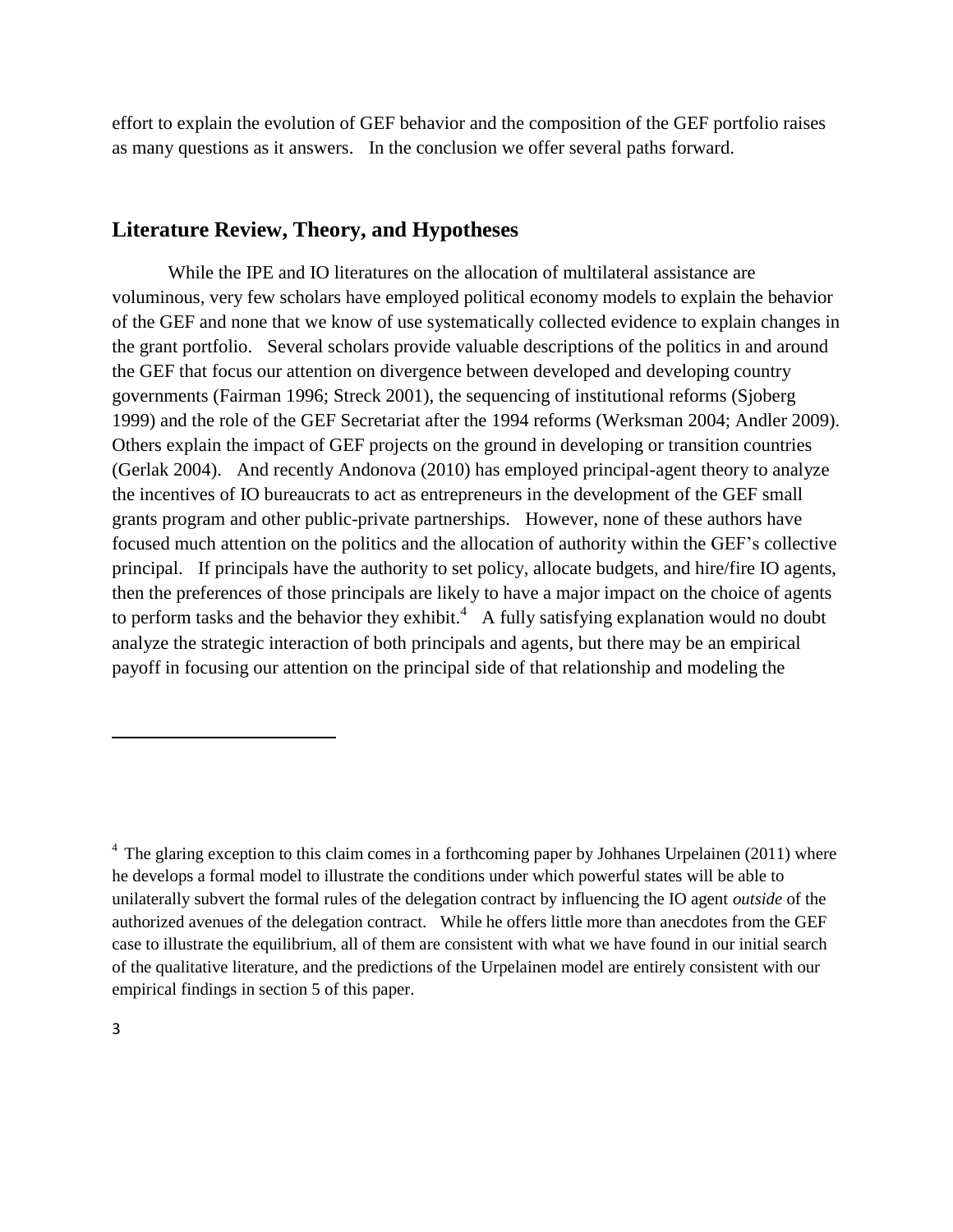politics within the collective principal as a determinate of outcomes. This strategy has produced insights when used to study other multilateral organizations.<sup>5</sup>

Given the dearth of research on the intra-principal politics at the GEF, we draw upon the literature on multilateral aid allocation and PA theory as applied to IOs in order to develop some expectations about behavior and change at the GEF. A growing literature conceives of IOs as the agents of principals that are corporate actors, or collective principals. The members of these decision-making bodies must overcome collective action problems in order to make policy decisions that alter the status quo or to direct their agent(s). Whether they can make a decision and what decisions they make are determined by the decision rules that channel collective choices, the preferences of individual members, and the voting power of individual members of the group. Lyne et al (2009) adopt this approach to explain the shift from agriculture and infrastructure lending toward a greater focus on social protection and education projects within a range of MDBs from 1980-2000. Copelovitch (2010) uses a similar model to explain variations in the size and composition of IMF loans over time and across space. Tierney (2008) focuses on a unit veto collective principal, the UN Security Council, to explain the behavior of weapons inspectors in Iraq. Humphrey and Michaelowa (2011) explain how variation in shareholder preferences within MDB collective principals help to explain portfolios, lending volume, and the choices of borrowers who can shop for loans at a variety of MDBs. Schneider and Tobin (2011) analyze variation within multilateral aid institutions (MAIs) to explain the allocation of individual donor governments – that is, whether a donor government will choose to delegate to a particular MAI will depend, in part, on its ability to influence decisions within the collective principal of that institution.<sup>6</sup> Studies of individual IOs also illustrate recent efforts to highlight

<sup>&</sup>lt;sup>5</sup> For examples see Lyne et al 2006; 2009.

<sup>&</sup>lt;sup>6</sup> Schneider and Tobin also theorize about the ability of potential donors to realize their outcomes at the implementation phase in addition to the decision phase. Implementation issues move the analysis beyond the intra-member politics of the collective principal.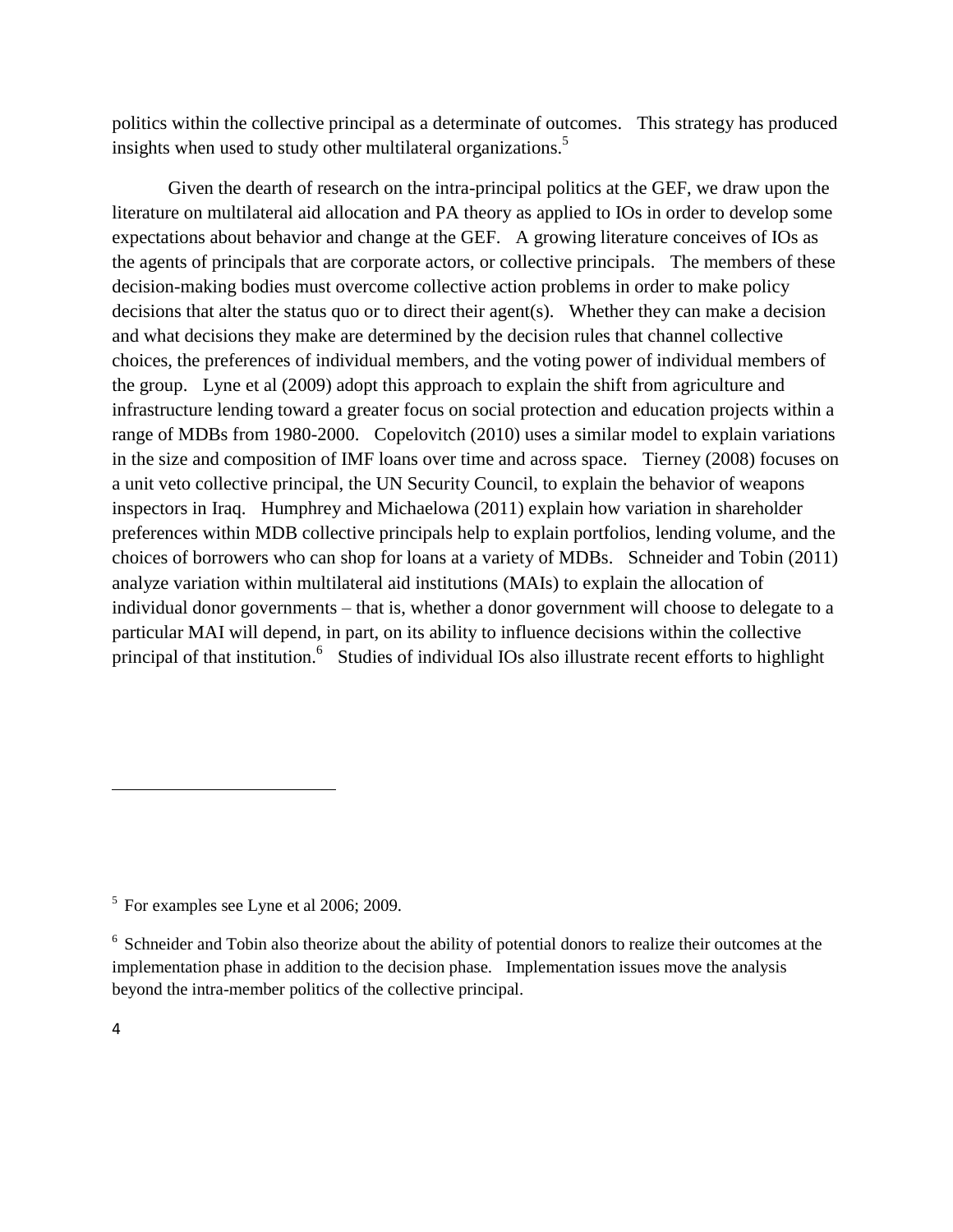the role of small states on the Asian Development Bank's Executive Board (Kilby 2010) or outliers among MDBs in terms of their adoption of international norms.<sup>7</sup>

The typical analytic move for these PA approaches is to specify the preferences of all (Lyne et al 2009) or a sub-set (Copelovitch 2010) of the most important members of the collective principal and then explore how variation in the voting power and preferences of those members interact with the formal decision rule to produce policy choices. Like Humphrey and Michaelowa (2011) we adopt a simplified version of this approach by assuming that there are two types of governments represented within the collective principal – donors and potential borrowers. While there is variation within both these groups on specific policy issues, $8$  in general donors have much higher per capita GDP and politically relevant environmentallyoriented constituencies within their electorates that expect their governments to provide global environmental public goods. Developing country governments, on the other hand, strongly prefer economic transfers that promote economic development domestically or that can be used to pay off political supporters (Barrett 1994; Streck 2001; Hicks et al 2008). This is precisely why, since the inception of the GEF, developing countries have been pushing for the inclusion of clean drinking water and desertification as environmental issues that could be financed through this facility. These types of "brown" environmental projects directly support national priorities for most developing countries.<sup>9</sup>

 $\overline{\phantom{a}}$ 

 $8\,$  For example, while most developing countries are not highly motivated to attract foreign aid that will protect bio-diversity, Belize and Costa Rica, who have burgeoning eco-tourism industries have been proponents (and enthusiastic beneficiaries) of such aid. On the donor side, in 2002-03 the U.S., U.K., and France pushed for a performance-based resource allocation framework (RAF) that would rate potential recipients on their ability to successfully implement projects; the Germans and the Dutch opposed this scheme and sided with developing countries (Hicks et al 2008).

5  $9<sup>9</sup>$  As Hicks et al (2008) explain, brown aid is environmental aid that is designed to protect, enhance, or remediate local environmental assets within a recipient country. Common examples include water projects, sewerage, erosion control, and abatement of air pollution with heavy particulates. The other type of environmental aid, green aid, is designed to address global or regional public goods, such as

<sup>&</sup>lt;sup>7</sup> See O'Keefe (2010) on the Islamic Development Bank where the median preference of the collective principal is much less environmentally-oriented than at most other MDBs.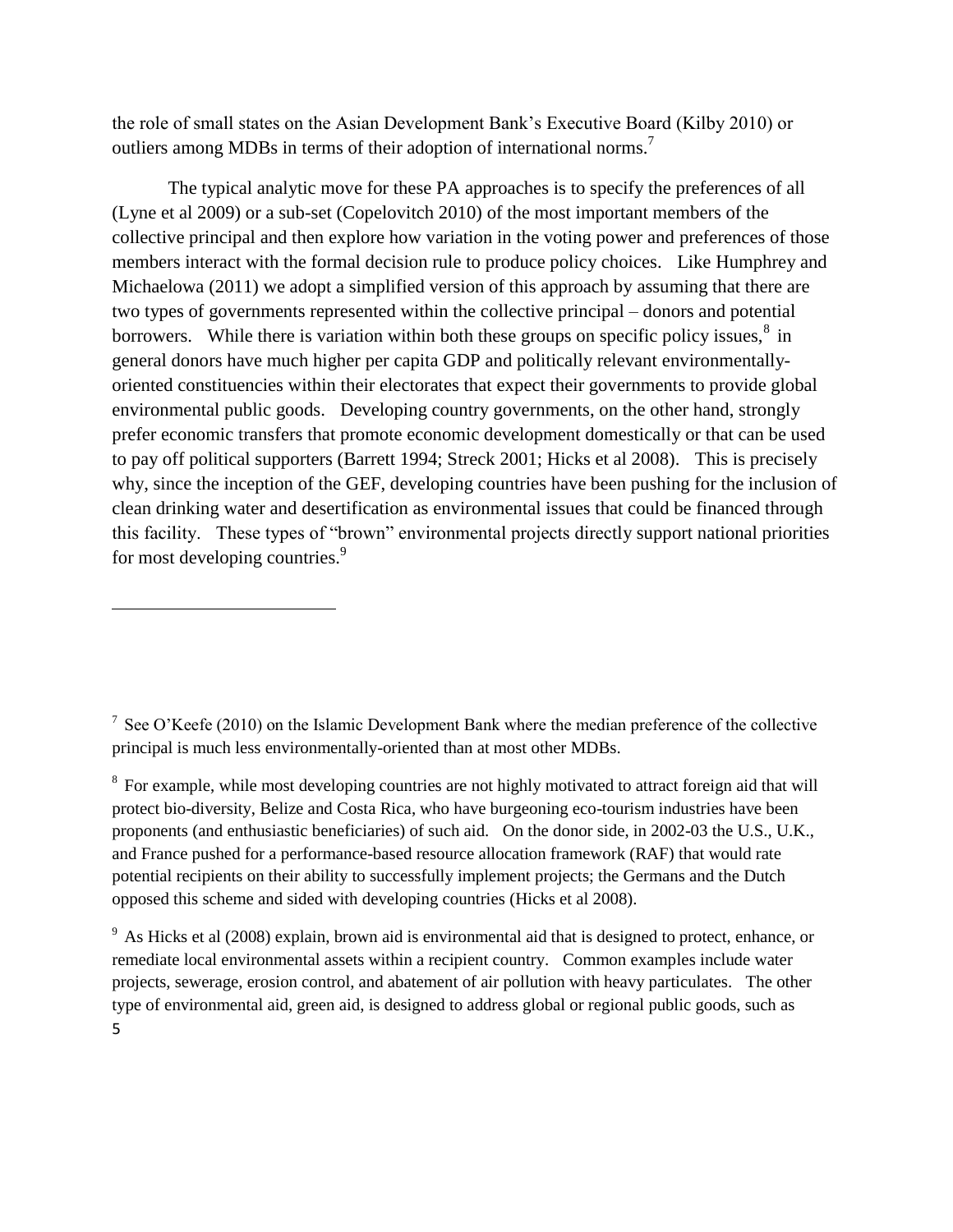Alternatives to this collective principal approach come in several flavors and all of them could be used to help explain the outcomes we observe in the empirical section of this paper. A close cousin of our complex principal model adopts a simplified assumption about the composition of the principal and argues that a given IO is effectively controlled by a hegemonic state. There is a long tradition of empirical work along these lines showing that the United States often dictates outcomes within IFIs, or shapes them in important ways (Thacker 1999; Gruber 2000; Nielson and Tierney 2003; Klepak 2003; Broz and Hawes 2006). These conclusions of IR scholars are often shared by economists who study IFIs. While Fleck and Kilby (2006) conclude that American geopolitical and, especially, commercial interests shape the geographic distribution of loans from the World Bank, Kilby (2006) finds that the U.S. and Japan overwhelmingly dominate allocation by the Asian Development Bank. Similarly, Andersen et al (2005) find even stronger influence of the U.S. at the IMF and at the World Bank (2006) when they proxy U.S. interests by voting similarity within the UN General Assembly. Received wisdom among empirically-oriented scholars thus suggests that the preferences of small states will not have a significant impact on IO outcomes in general or MDB behavior in particular. Our approach in this paper assumes that formal voting rules, voting power, and lines of accountability within IOs are efficacious.

A closely related and potentially more general alternative that explains IO behavior explores both the formal and informal power of a hegemonic state (Stone 2002; 2008) or powerful member states in general (Urpelainen forthcoming). Both Stone and Urpelainen explicitly theorize how members of a collective principal could shape the behavior of an IO agent *unilaterally and outside the formal procedures* governing the delegation contract. Both scholars suggest why and how powerful states might act outside the formal delegation contract to encourage IO behavior that is consistent with their interests.

preventing ozone holes, global warming, dirty oceans, or species extinction of endangered flora and fauna. While brown aid is relatively more valuable to developing countries, the other type of assistance that is valued by developing countries includes many varieties of "dirty" and "neutral" aid, which may have properties similar to brown aid in that it can be chopped up and delivered to important political constituents and is more functional than green aid for promoting economic development. For details on this coding scheme that is employed in the empirical section of this paper, see Hicks et al 2008, chapter 2.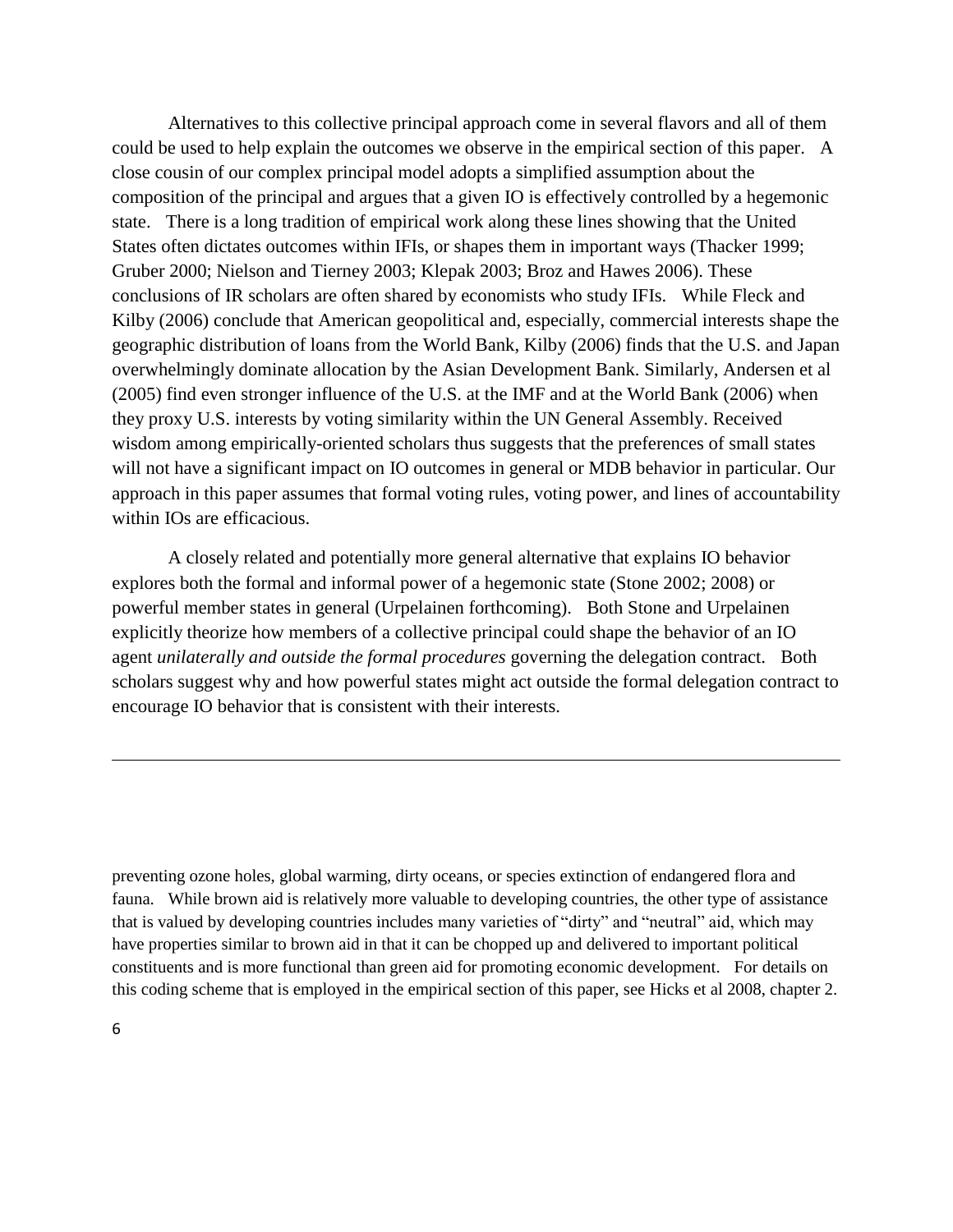Finally, constructivist accounts of IO behavior explore the impact of normative principles (Barnett and Finnemore 2005; Weaver 2008) and causal beliefs (Chwieroth 2009) that become embedded within the organizational culture of existing international organizations. When these IOs are given new tasks, they often draw upon existing organizational scripts and routines in to help them make sense of a new problem and they typically use existing tools and organizational procedures to address these new problems. When governments cooperate to create new IOs to carry out some task, this may not be central concern; however, in the case we analyze in this paper the member governments have delegated planning and implementation of GEF projects to seven existing IOs that have well established organizational cultures. In fact, as we suggest below, state principals had prior beliefs about the cultures and capacities of various potential implementing agents and these beliefs drove many of the disagreements among them. Developed donor states wanted to delegate to the World Bank. Developing country governments, who were potential recipients of GEF largesse, wanted to delegate to UN agencies. Regional development banks were in the middle of this distribution and were actually the first new agents added after the 1994 restructuring.

#### **Delegation and Agency at the GEF**

On March 14, 1991, the Executive Directors of the World Bank signed Resolution 91-5. This Resolution officially created the GEF Pilot Program, a new, three-year financial mechanism that would seek to "assist in the protection of the global environment and promote thereby environmentally sound and sustainable economic development" (World Bank 1991, 1758). A World Bank managed trust fund, the Global Environment Trust, or GET, was also set up as part of this arrangement.<sup>10</sup> The World Bank would administer the GET on behalf of "Participants," the governments which had chosen to participate in the GEF (World Bank 1991). Governance during the pilot phase was based on a loosely defined arrangement between the donors and three implementing agencies: the World Bank, the United Nations Development Programme (UNDP), and the United Nations Environment Programme (UNEP). These three agents were tasked with

<sup>&</sup>lt;sup>10</sup> The Resolution also established a separate fund, the Ozone Projects Trust Fund, which was linked to the Montreal Protocol (World Bank 1991, 1763).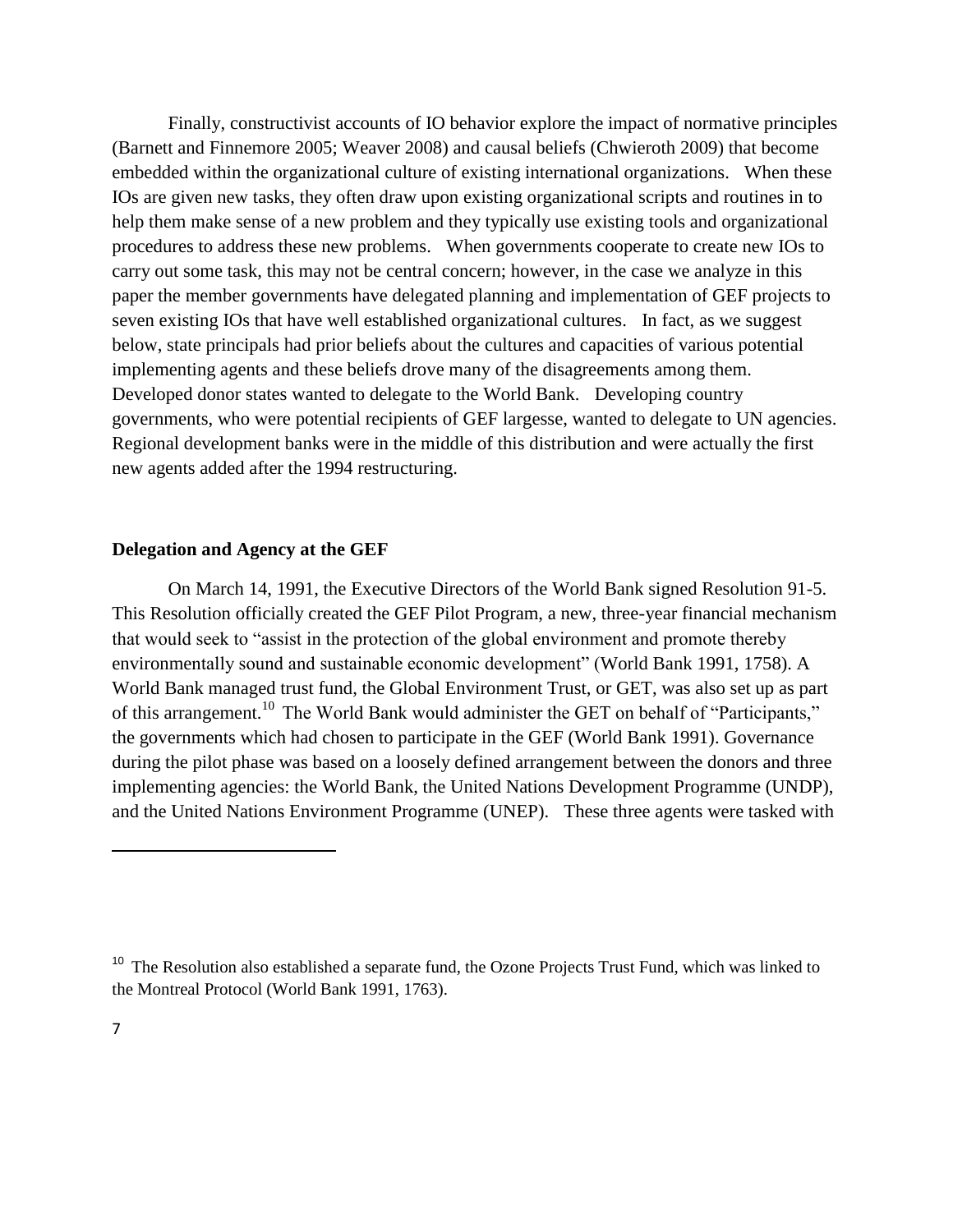providing policy advice to recipient governments as well as designing and implementing projects by allocating money from the trust fund. Figure 1 illustrates the basic authority relationships.



**Figure 1: Authority Relations for GEF Pilot Phase 1991-1994**

#### *Defining the Collective Principal(s): 1991-1994*

A principal-agent relationship is defined by two conditions. First, there must be a contract that specifies the rights and responsibilities of the actors – principal and agent – in this hierarchical relationship. Typically in IOs this is a legal document such as a mandate, a resolution, a charter, or articles of agreement. This contract can be modified by subsequent decisions that are authorized in the founding document (Tierney 2008). Second, the principal has the authority to delegate specific types of tasks to the agent and also to revoke or modify the authority it has conditionally granted to the agent (Hawkins et al 2006). During the pilot phase, the World Bank Executive Board passed several resolutions clarifying the relationships among participating governments, the Global Environmental Trust, and the three IO agents. These resolutions defined the principal-agent contract for the GEF Pilot Phase by designating the agents and specifying decisions rules among members of the collective principal.

Discretion - a "grant of authority that specifies the principals' goals but not the specific actions the agent must take to accomplish these objectives" (Hawkins et al  $2006$ ) – figured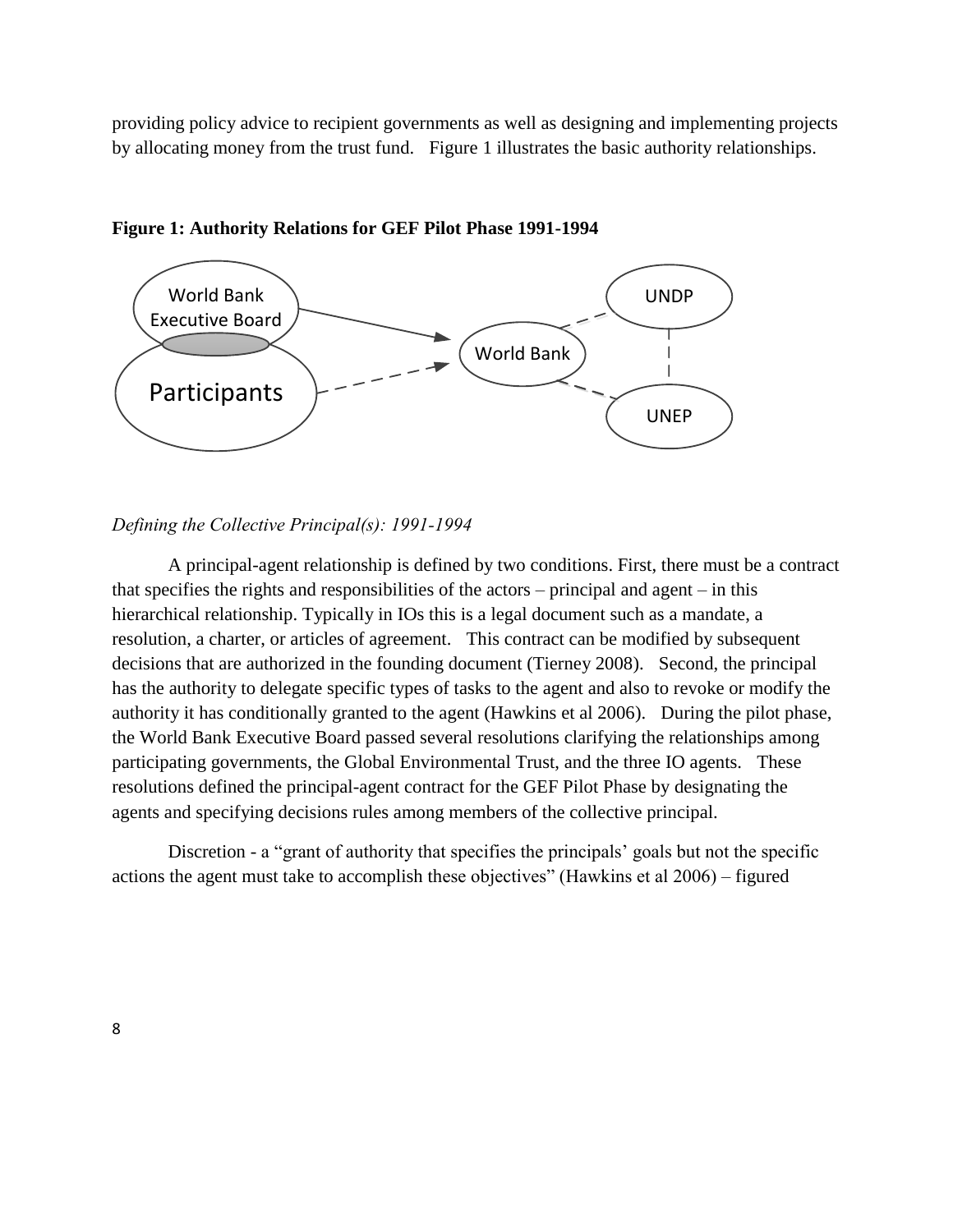prominently in the delegation contract in the Pilot Phase. In this particular contract the participating member states provided broad discretion to their three IO agents.<sup>11</sup> The preferences of the principal were broadly embodied in the document – to assist developing countries in their efforts to address global environmental problems – but the agents were granted substantial autonomy to interpret their mandate. Some guidelines were provided, particularly in the discussion on the roles of the three agents (see Annex C of Resolution 91-5); however, the specifics were not contained within the text of the Resolution.<sup>12</sup> The agents expressed their willingness to work in "close co-operation with each other" by agreeing to "procedural arrangements" among the three agencies (World Bank 1991, 1770-1771). But the participating governments did not design oversight mechanisms or decision procedures to ensure tight control of their three agents. By design, the World Bank enjoyed a privileged position within the delegation chain and it proved especially assertive.

Importantly, participation in the pilot phase occurred on a voluntary basis (World Bank 1991, 1749). This makes it straightforward to establish who was included among the Participants, and therefore who had ultimate authority over the agents. Those who contributed to the Trust Fund were the principals. By contributing (or withholding) funds, Participants could choose to delegate to the GEF or not. Initially, there were twenty-one donors, all contributing at least SDR 4 million. As Sjöberg (1999, 6) points out, "all Participants should be contributors in some measure to the facility, thereby bridging the division and underscoring the essence of the GEF: collective self-help without connotations of charity." In addition, countries that organized

 $11$  Fairman (1996, 72-76) explains that by not clearly resolving several key issues, the Resolution "deferred conflict by diffusing authority," but the conflict followed quickly as soon as the GEF Pilot Program went into operation. The features left unresolved in the Pilot Phase included: decision rules for the participating governments, the scope of operations, whether GEF projects could be integrated into ongoing project development within the three implementing agencies, and how GEF projects should serve the goals of various environmental treaties that had been recently ratified or that were concurrently being negotiated.

<sup>12</sup> Another World Bank document from 1991, "Establishment of the Global Environment Facility," provides more specificity and better encapsulates the preferences of the original participating states. This document provides more specific guidance on the role of different actors, and adds depth to the main Bank Resolution.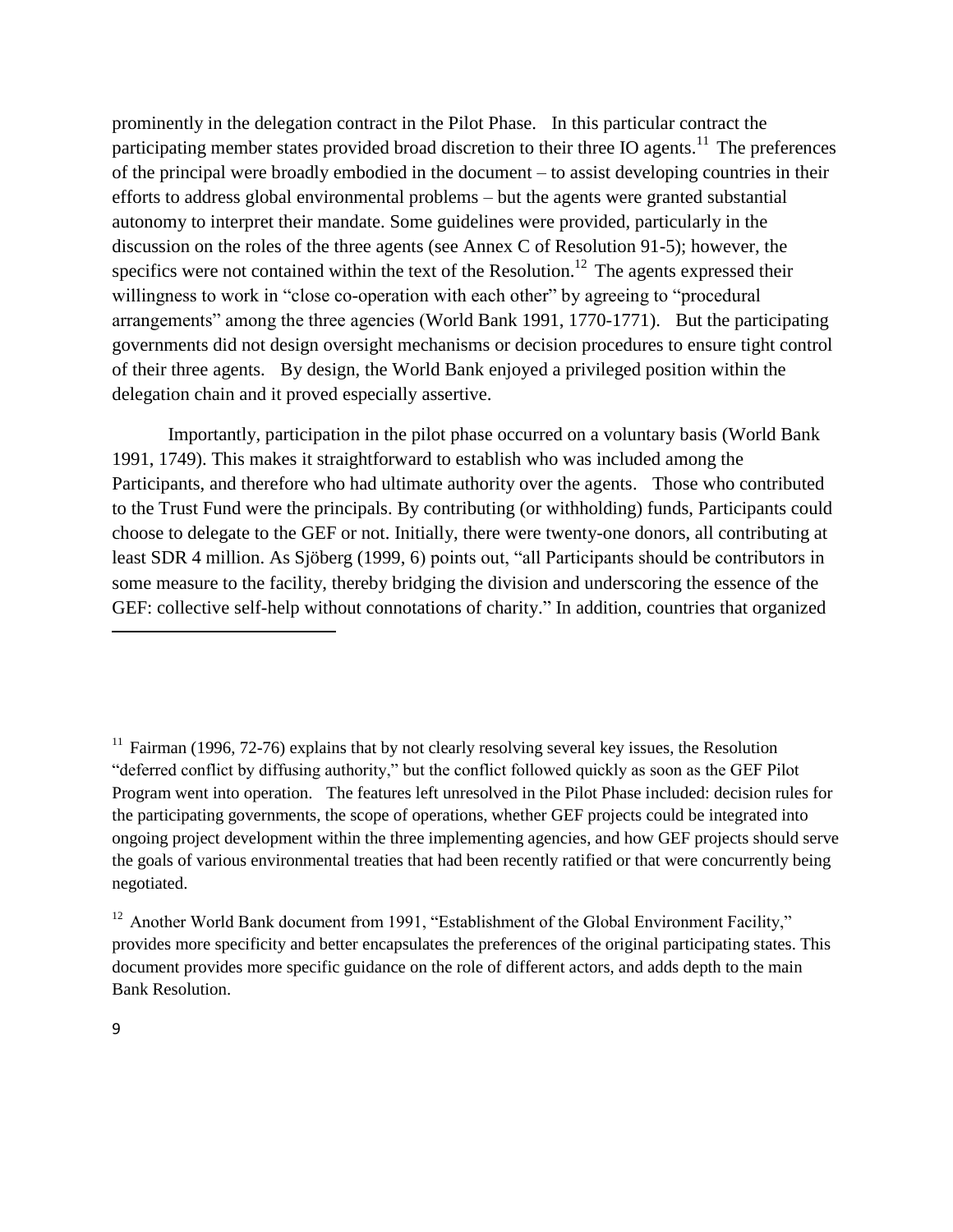co-financing were also considered Participants. This definition of "Participant" gave the collective principal a decidedly donor-oriented cast.

Although the Resolution stipulates that Participants would jointly review a "consistent" work program [developed collectively by the agents] ... semiannually" (World Bank 1991, 1760), there was no well-defined system of decision-making mechanism in place. In practice, the Participants met twice a year, and decisions were taken by consensus (Reed 1993, 197). According to the Resolution defines the work programs: "[t]he work program will in turn determine the allocation of GEF resources to the three agencies to fund their portions of the work program, according to the activities needed to support the operations and in line with the capacity of the agencies to implement...the proposed work program and the allocation of resources will be reviewed by the participants at the semiannual meetings" (World Bank 1991, 1746).

No one Participant had, *a priori*, more authority than any other member of the collective principal, but the definition of "Participants" and the consensus decision rule clearly favored donor governments. Despite the language about mutually agreed work plans, the World Bank played a commanding role among the three agents. Because the GEF pilot was an entity "of" the World Bank, the Bank's Executive Board was a collective principal of the Facility, which was subject to Bank rules and decisions (World Bank 1991, 1758). Bank staff designed the GEF Pilot Phase and it was a World Bank Board decision that established the Facility. Also, the World Bank was given the central role in the coordination of GEF activities: "The Bank, within the terms of its Articles of Agreement and of this Resolution, will cooperate with other international organizations, in particular, will make procedural arrangements for such cooperation with UNEP and UNDP" (World Bank 1991, 1763). According to Sjoberg (1999, 8), "These two roles gave the Bank a virtual monopoly on relations with the Participants."

The Participants were a collective principal of the GEF Trust Fund. However they did not govern together; this was therefore a case of two separate, but closely affiliated, principals. Formally the "Participants" made up the collective principal of the GEF, but in many cases when member governments were selecting their representatives to attend the Participants meeting, they chose the same individuals who served as their representatives at the World Bank – the Directors on the Bank's Executive Board. Therefore, we see substantial overlap between the two governing bodies as represented in Figure 1. For those governments that did not have their own EDs in Washington, they typically sent representatives from the Ministry of Finance or Development who had working relationships with people in the World Bank and who served on the Bank Board (Fairman 1996).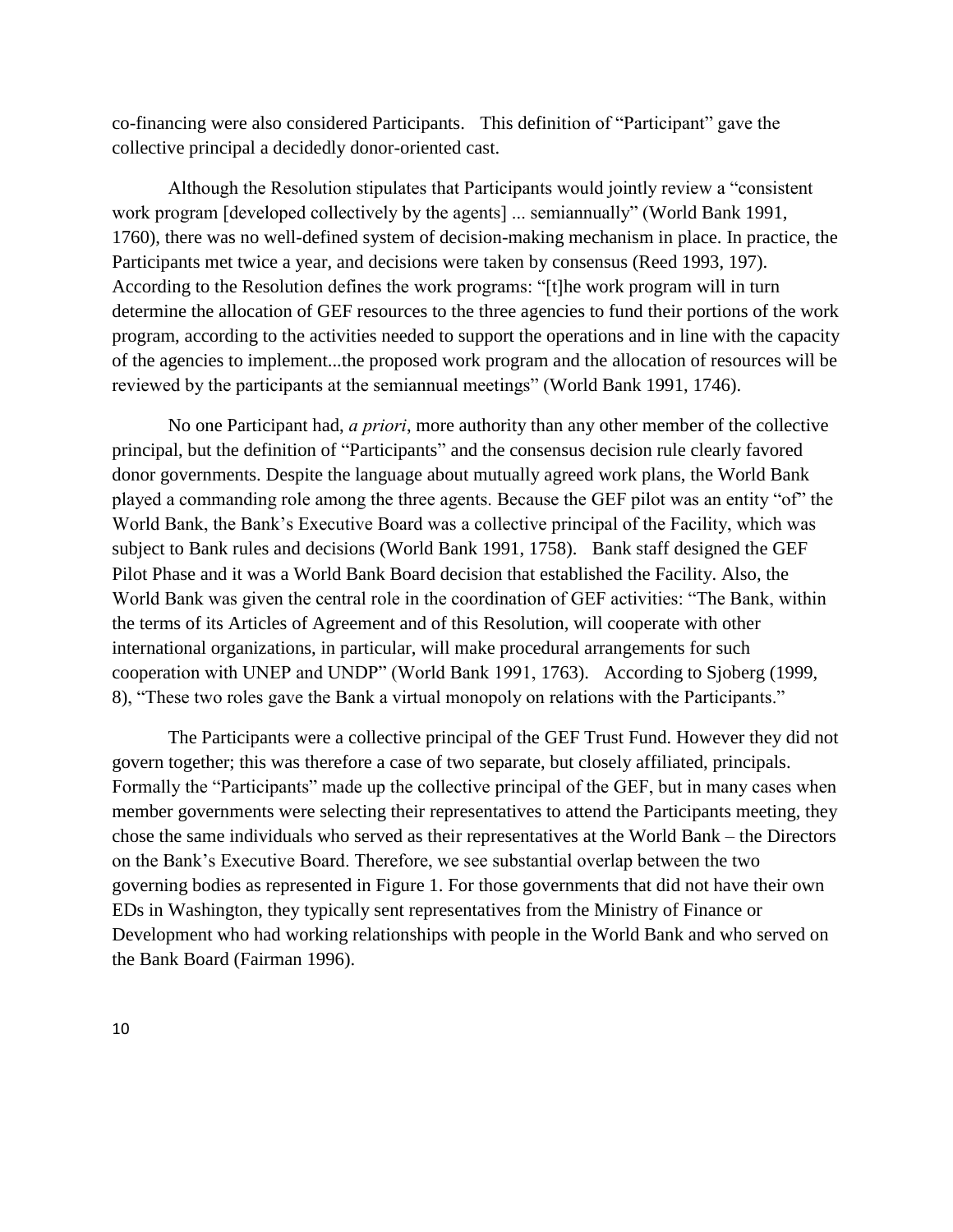As a group, the Participants provided funds to the GET, and charged the three agents with the allocation of these funds and implementation of the funded projects. However, unlike project approval at all multilateral development banks, the staff within the IO agents that were designing and implementing GEF projects were *not* required to seek ex-ante approval from the GEF participating governments. Approving proposed projects was left to the management of the Bank, UNDP, and UNEP. This allowed staff at the World Bank, and to a lesser extent the UN agencies, to implement projects without getting prior approval from any governing board or group of member states. Such broad discretion led to agent behavior that was unacceptable to many of the participating governments. For example, Sjöberg explains that UNDP initially sought to gobble up as much of the GEF pie as it could consume by proposing as many projects as its staff could generate. Since donor governments believed the UNDP was a less competent agent, they pushed for quotas that would send more of the GEF projects through the World Bank. Donors succeeded during the second meeting in December of 1991 when "the Participants" decided to establish an indicative guideline, whereby 70 percent were expected to be investment projects, leaving 30 percent for UNDP technical assistance projects."<sup>13</sup> However, while donor governments were suspicious of the UN agencies, recipient governments were very unhappy with the role of the World Bank and they pushed repeatedly for a restructured GEF that would strengthen the collective principal at the expense of its dominant agent. As important, they wanted more authority within a reformed collective principal. Most importantly, they wanted formal voting rules that favored their interests. Recipient governments sought to allocate more funds to the UN agencies, and have more input on the types and destination of projects being implemented by the Bank. Recipient country governments eventually got much of what they wanted in terms of procedural reforms.

 $13$  See Siöberg 1999.

11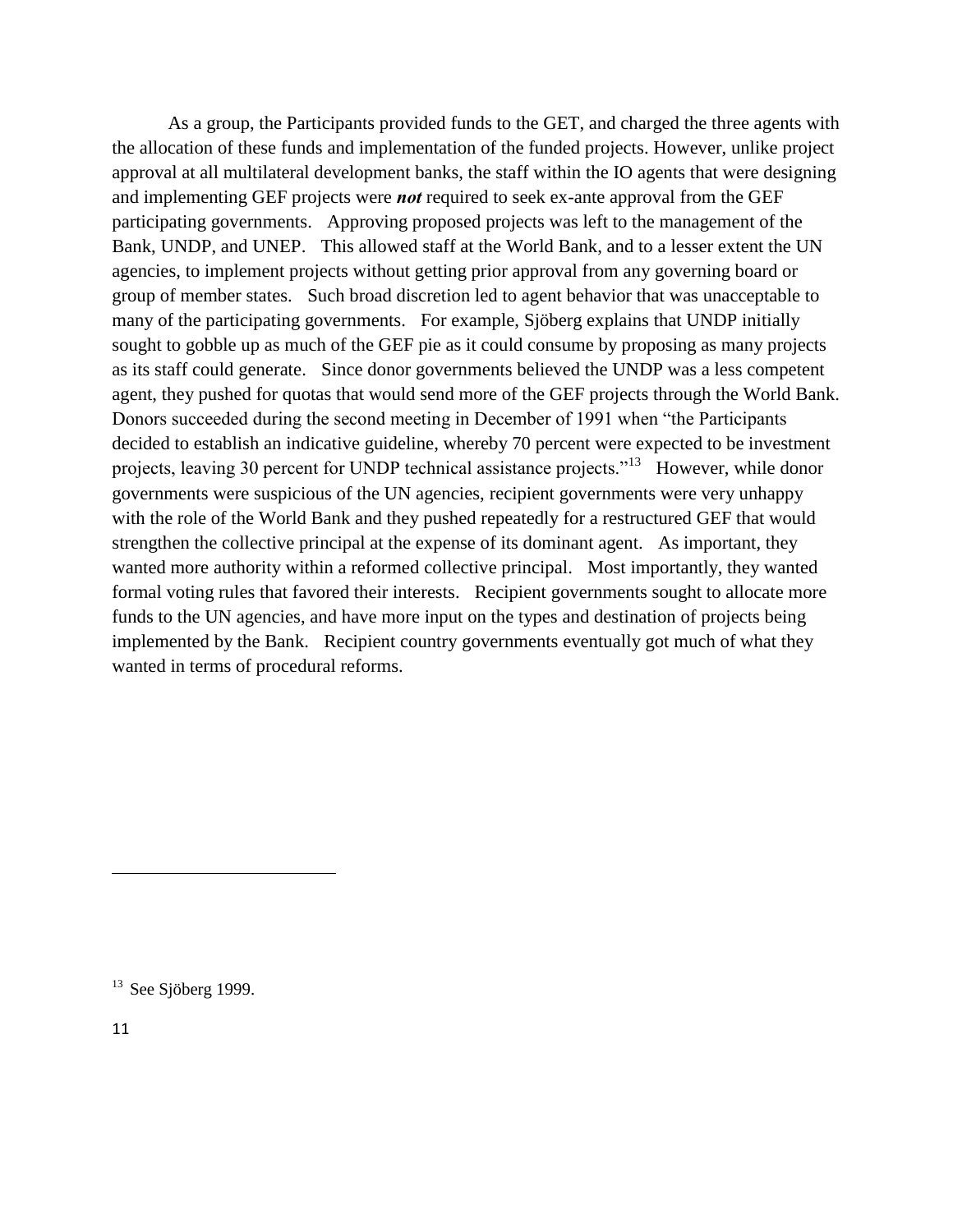# *Defining the Collective Principal: 1995-2009*

The GEF had always existed in a state of flux, stemming from the fact that it had been established as an experimental three-year test pilot. As the principals contemplated the future of the GEF — and ways to formalize, adapt, or disband its structure — other, external forces were also at play. These, together with internal dynamics combined to instigate the transition to a "new," self-governing Facility. Specifically, there were increasing tensions between donors from the North and recipients from the global South<sup> $14$ </sup> on the future of environmental aid (which reached a climax during the 1992 Rio Earth Summit); the galvanization of environmental movements and causes; and, the ability of NGOs and recipients to effectively leverage hard bargaining power.<sup>15</sup> In particular, recipients argued for the creation of an independent GEF with decision making rules organized along the UN agency norm of one-country, one-vote, rather than the shareholder style of decision making (one-dollar, one-vote) that was the norm in other major international financial institutions. Developing countries argued that the latter precluded their effective participation in the allocation process.

The transition out of the pilot phase culminated on 7 July 1994 with the signing of an agreement that instituted the new formalized governance structure of the GEF, making it an independent agency with a considerably stronger bureaucratic framework. It also reiterated GEF objectives, namely its determination to fund projects that would protect the global commons and catalyze co-financing for environmental aid; provided clearer procedures and lines of accountability; and created decision-making rules that greatly empowered developing countries.

<sup>&</sup>lt;sup>14</sup> Collectively the Group of 77 "and China." (Sjöberg 1999)

<sup>&</sup>lt;sup>15</sup> See Fairman (1996), Sjöberg (1999), and Andler (2009) for details on the politics and circumstances that led to the restructuring of the GEF.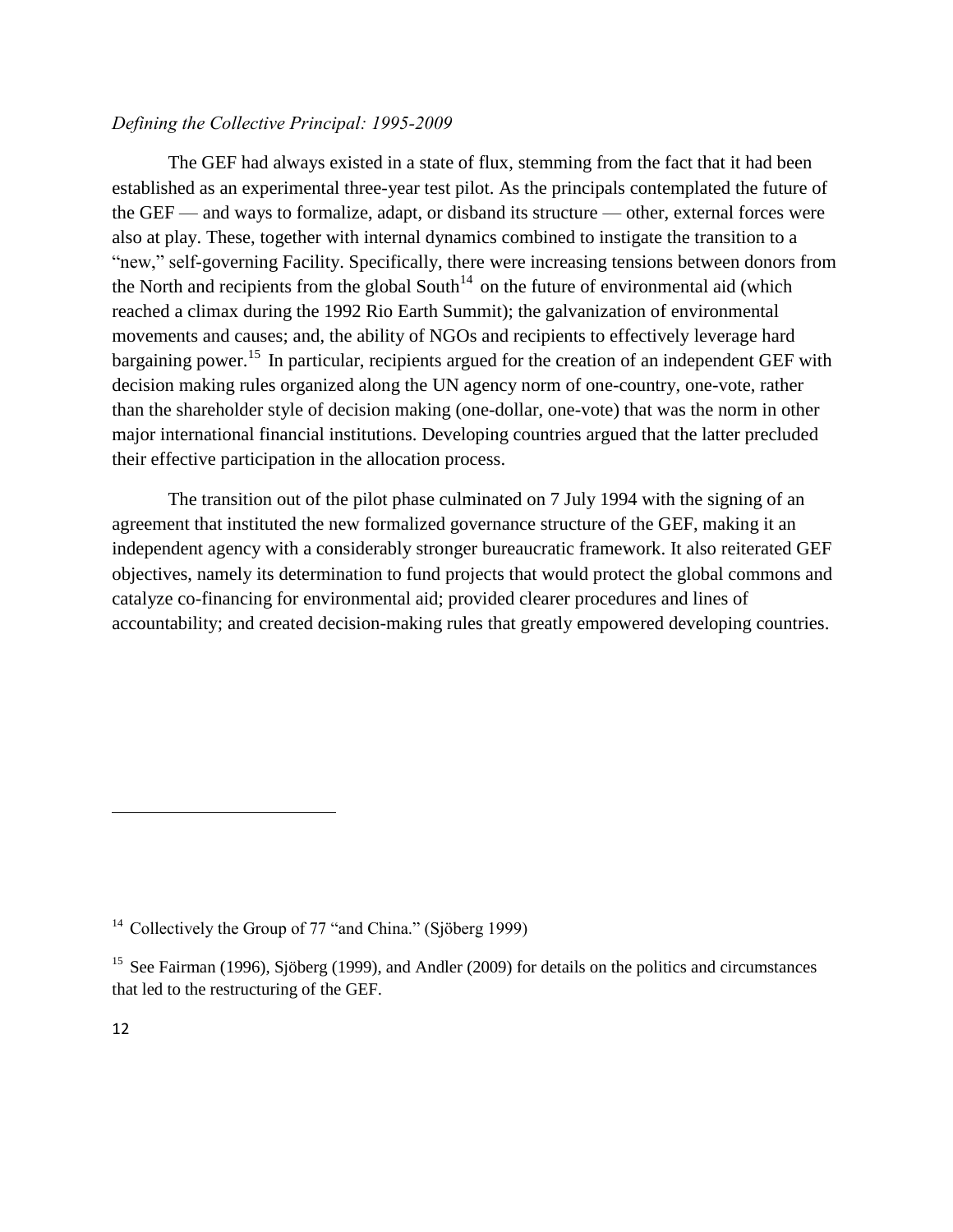The *Instrument for the Establishment of the Restructured GEF* (Instrument) was adopted in March 1994 by 73 member governments and the three implementing agencies.<sup>16</sup> The Instrument came into force on July 7, 1994.<sup>17</sup> While the GEF mandate — to provide additional funding to developing countries to "achieve agreed global environmental benefits" – remained essentially unchanged, the structure of the Facility was radically altered. Although the Restructured GEF does not have the same legal status as a fully independent international organization, it has nevertheless become an autonomous agency operating at the global level. Institutionally, the GEF resembles an IO: it now has a Participants' Assembly, a Governing Council, a Secretariat, and a technical advisory panel (STAP). For project implementation, however, it is still reliant on the original three agencies: the World Bank, UNDP, and UNEP. In 1999 four regional development banks were authorized as executing agencies in 2000 two additional UN agencies were authorized to execute GEF projects and in 2001 a final UN agency was so authorized.

The most striking modifications of the restructured GEF included the definition, composition, and distribution of power within the collective principal. As a consequence of the Restructuring, the composition of the principal, the mechanism for decision-making, and the scope of the contract with the GEF's agents were extensively reshaped. The line of delegation from Participants to Council to agents was clarified and strengthened. Notably, the reforms significantly increased the representation of developing countries within the Council.

A key revision included in the Instrument had to do with how "Participants" were defined. During the pilot phase, the principals were the countries which had donated to the Global Environment Trust. But, the two terms, "Participants" and "donors," can no longer be used synonymously; the connotation of the former has changed. Today, any "State member of the United Nations or of any of its specialized agencies may become a Participant" (Instrument 13). The personality of the principal had changed. Membership in the GEF also increased

 $16$  Like an increasing number of IOs, the "founding members" of the GEF included both states and IOs (Johnson 2010); however, authority to re-contract is reserved for the member states acting collectively through the Parliament or the Council.

 $17$  The Instrument was amended on two occasions (in 2002 and 2006, respectively).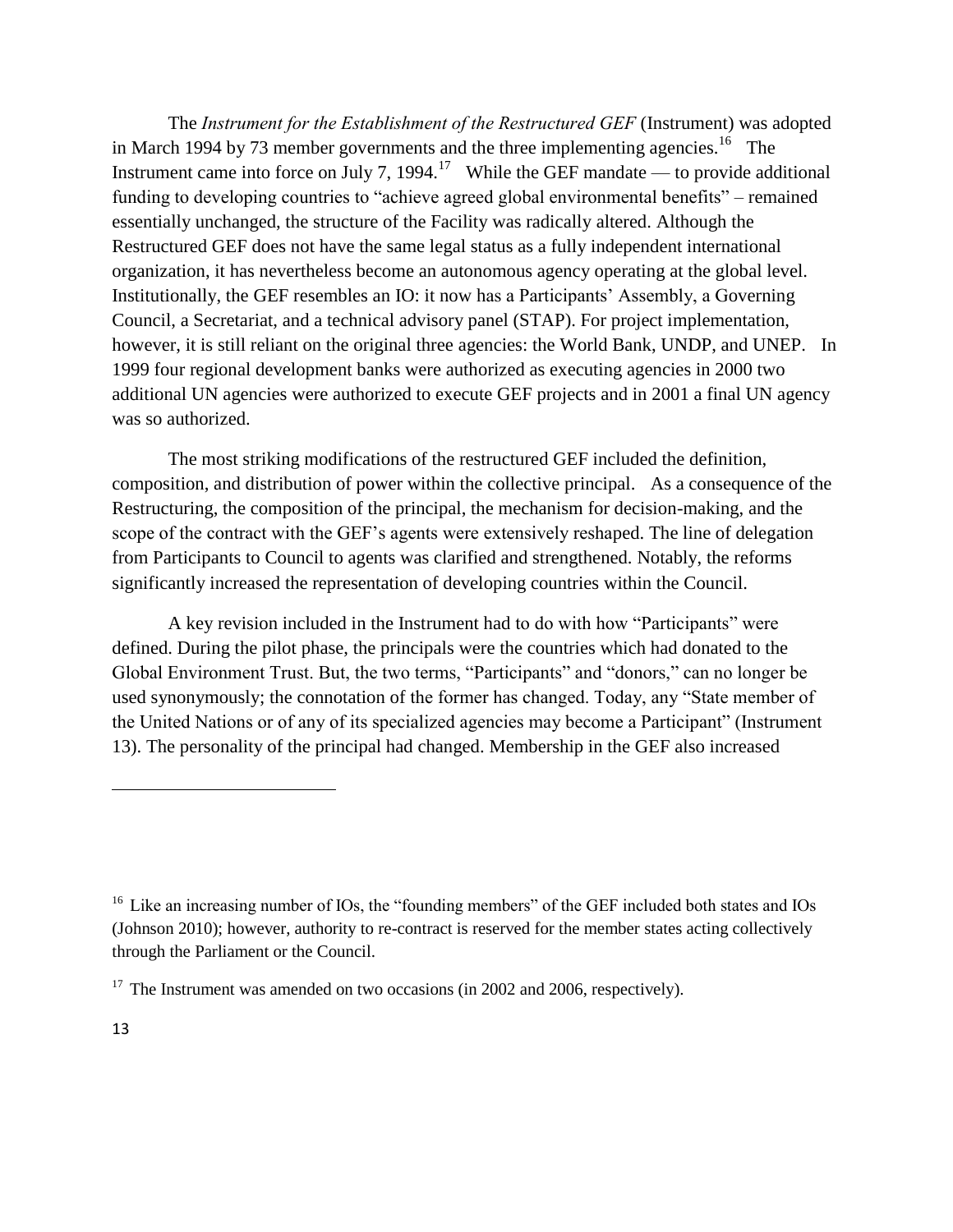considerably; currently, there are 182 member governments. All constituent states are represented in the Participants' Assembly, which is authorized to meet every three years (Instrument, 15). The Participants have delegated decision-making authority to the Council, the collective principal of the Restructured GEF, which contains 32 voting members and meets on a regular basis.





All GEF Participants are represented on the Council through a constituency system; groups are represented by a single Council Member, and generally organized according to geographic proximity. The Instrument established that there would be 16 constituencies representing developing countries, 14 representing developed countries, and 2 for economies in transition (Instrument, 15); these groupings are not static and have evolved over the years. Larger donors are typically represented by a single Member, although there are some interesting exceptions. For example Iran and China also belong to single-member constituencies despite the fact that other members who are in shared constituencies provide more money to the GEF than either Iran or China. Council Members who represent constituencies are responsible for casting the votes of all the Participants they represent (Instrument, 20).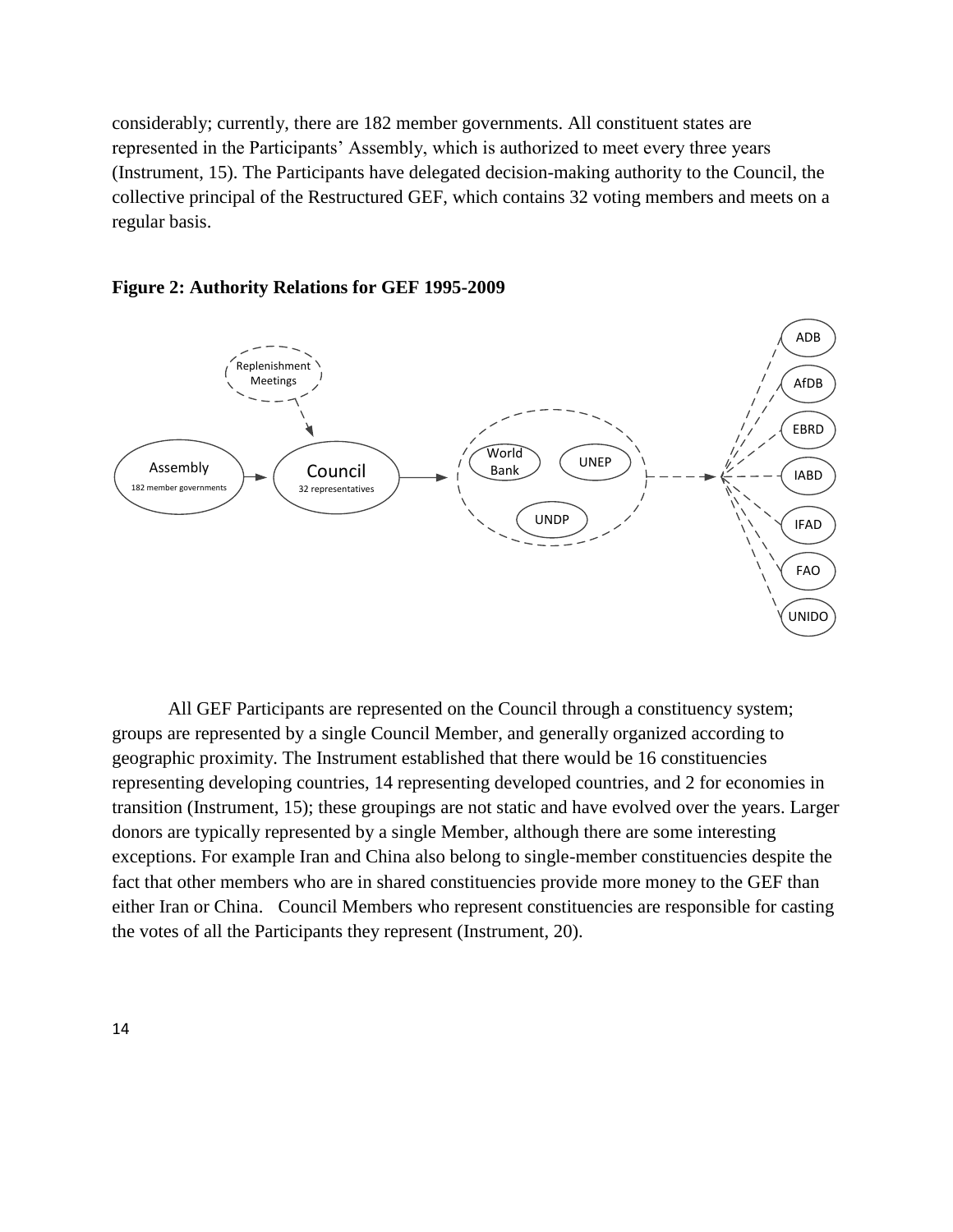## *Voting Power and the Governing Council*

The Restructured GEF also established new voting rules, and a formal mechanism for decision-making, which was a dramatic change from the informal consensus system employed during the Pilot Phase. These new rules established a distinctive "hybrid" system meshing together aspects of both Bretton Woods-type institutions, where vote shares are based on a member state's financial contributions, and UN-type institutions characterized by the onecountry one-vote rule. Voting procedures in the GEF are characterized by a "double-majority" regime. Votes require "both a 60 percent majority of the total number of Participants and a 60 percent majority of the total contributions" (Instrument, page 20). This scheme gives both developing countries and developed country donors a veto on policies or projects that are contrary to their interests. While both observers and participants claim that, in practice, Council decisions are taken by consensus, this consensus is negotiated in the shadow of the doublemajority voting rule.<sup>18</sup> Interestingly, voting power is defined by *cumulative* donations over the history of the GEF, allowing, in a sense, the formal power of individual donors in the collective to be "fine-tuned" by increasing donations.<sup>19</sup>

The Council is charged with approving and setting policy, and overseeing the allocation of funds. This authority includes the requirement that the Council approve each Full-Sized Project.<sup>20</sup> Decisions are taken at official biannual GEF Council meetings. The specific roles of the Council are stated in the Instrument  $(15)$ : "The Council shall be responsible for developing, adopting and evaluating the operational policies and programs for GEF-financed activities, in

 $20$  Costing over a million dollars.

 $18$  The Council has never voted. But, during negotiations on the adoption of the Resource Allocation Framework, or RAF, the Members came "to the brink" of a vote (Ramankutty 2011).

<sup>&</sup>lt;sup>19</sup> For details see "Rules of Procedure for the GEF Council." This document, which was adopted by the GEF Council in 1994, was amended three times: in May 1999, November 2000, and November 2006. The most exhaustive revisions to Council proceedings were implemented in 1999, and had to do with guidelines concerning constituency groupings (including the procedure that would allow Participants to join or switch constituencies, and the rules for appointing or changing a constituency's representative Council Member).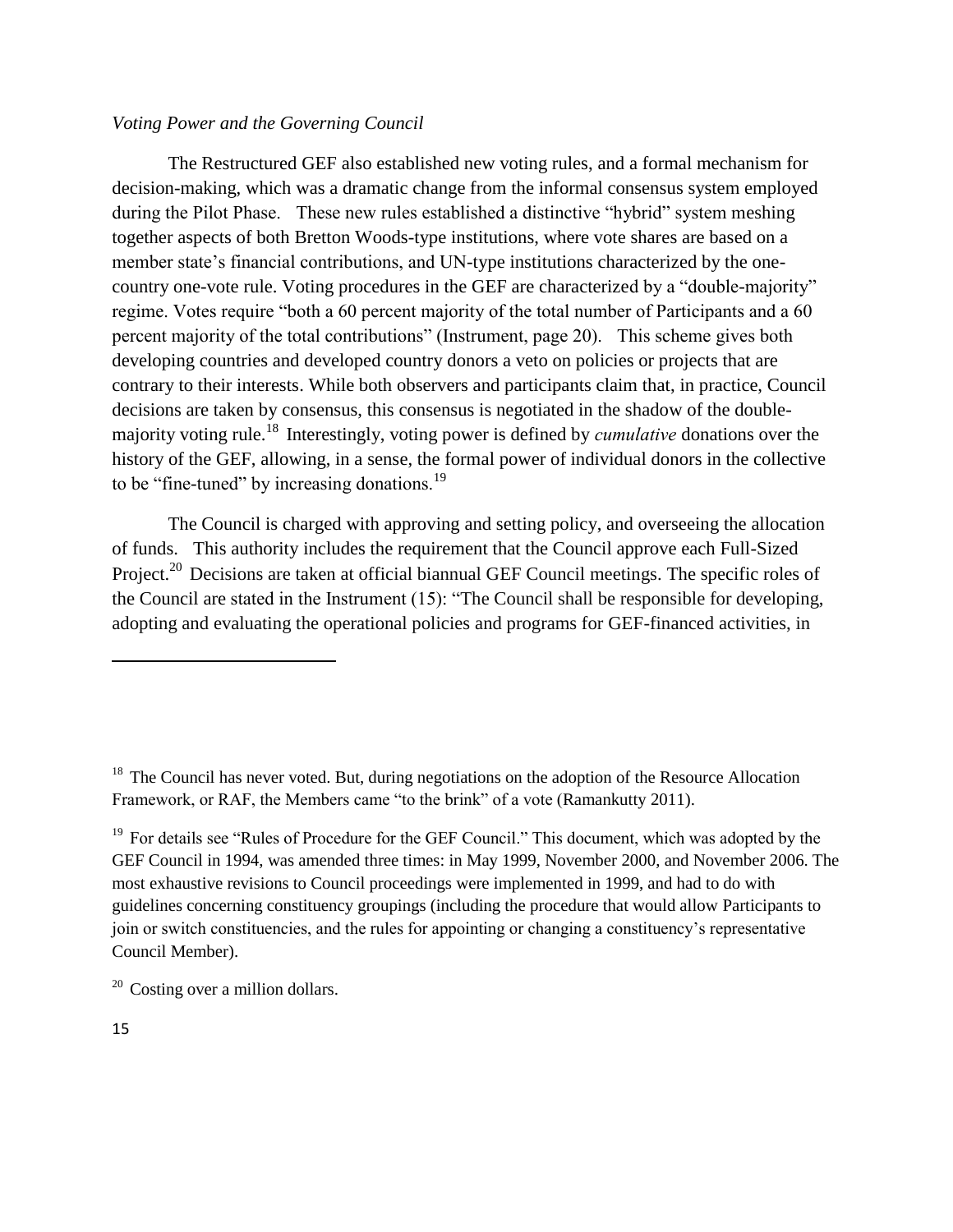conformity with the present Instrument and fully taking into account reviews carried out by the Assembly." Although the Assembly of Participants has ultimate authority over the GEF, the Council is functionally the principal: all major decisions must go through the Council, including actions that revise the relationship (contract) with agents (both administrative and implementing agents). Acting together, the Council Members have the authority to terminate the contract with, or, less dramatically, withhold funding from their individual agents.

#### *Delegation and Implementing Agencies*

The three implementing agencies play similar roles as during the pilot phase: they are still expected to cooperate in preparing and presenting, in partnership with the Secretariat, a joint work program to the Council, $^{21}$  and they are in charge of implementing GEF projects (Instrument 19; 36-39). The source of authority, however, has shifted to the Council, which has more opportunities to guide or restrain their agents. As the Instrument specifies, the three agencies are "accountable to the Council for their GEF-financed activities" (19). And, the distribution of power among the three IO agents is more equitable than in the Pilot Phase; the World Bank, in particular has less discretionary power. Importantly, the system of governance that was established during the Restructuring allows the collective principal to alter the policies directing the project cycle (a right it has exercised on multiple occasions).<sup>22</sup> Given this authority, when the median preference of the Council changes, the Council is able to establish new policy parameters.

<sup>&</sup>lt;sup>21</sup> And abide by "Principles of Cooperation Among the Implementing Agencies" (Instrument 36).

 $^{22}$  In 1995, the Council approved the new GEF Project Cycle (GEF/C.4/7); other changes were undertaken multiple times thereafter.

<sup>16</sup>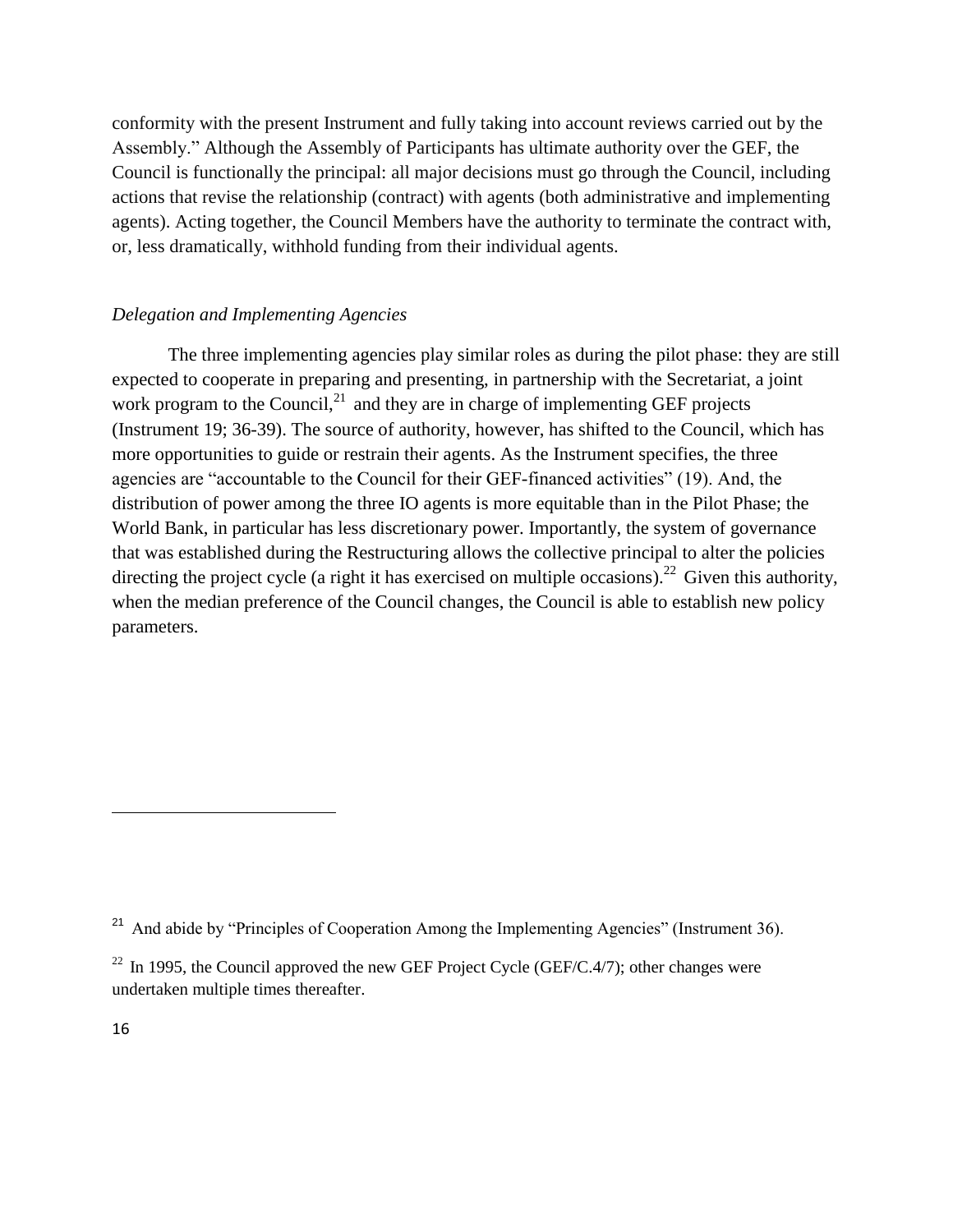# *Executing Agents*

In 1999, the Council formalized an agreement, the "Expanded Opportunities Policy,"<sup>23</sup> that facilitated the official inclusion of other agents into GEF project implementation process. Like the Implementing Agencies, the agencies added under this policy were all pre-existing IOs and all of them (except the EBRD) were more favorable to the interests of developing countries than the World Bank.<sup>24</sup> At first, these were all Regional Development Banks (RDBs); the agents added in 1999 were: the African Development Bank (AfDB), the Asian Development Bank (ADB), the European Bank for Reconstruction and Development (EBRD), and the Inter-American Development Bank (IADB). Two more United Nations agencies — the Food and Agriculture Association (FAO) and the United Nations Industrial Development Organization (UNIDO) — were brought into the GEF in 2000. In 2001 the International Fund for Agricultural Development (IFAD) was added as an authorized agent. Additional agencies are currently under consideration (Ramankutty 2011). While these new "Executing Agencies" have an official agreement with the GEF, they do not hold the same status as the original three agents. The IAs have been designated as "partners" in the project cycle, while the EAs are simply "contractors" (Castillo 2009, 20). In general, Implementing Agencies remain accountable to the Council, and are responsible for overseeing the actions of the EAs. Therefore, the Executing Agents represent an additional "re-delegation" link and a formal extension of the delegation chain within the GEF (Bradley and Kelly 2008).

# *Informal Oversight: Funding the GEF*

Funding at the GEF occurs in four-year cycles, or "Replenishment Periods." Contributing Participants of the GEF negotiate these Replenishments not in the GEF Assembly or Governing Council but, rather, under the auspices of the IBRD, which manages the GEF Trust Fund. Initially, the GEF Instrument established that "basic contributions" should be based on IDA 10

<sup>23</sup> GEF/C.13/3 (1999)

<sup>&</sup>lt;sup>24</sup> More specifically, the Executive Boards of these RDBs had greater representation from developing countries than the World Bank Board had.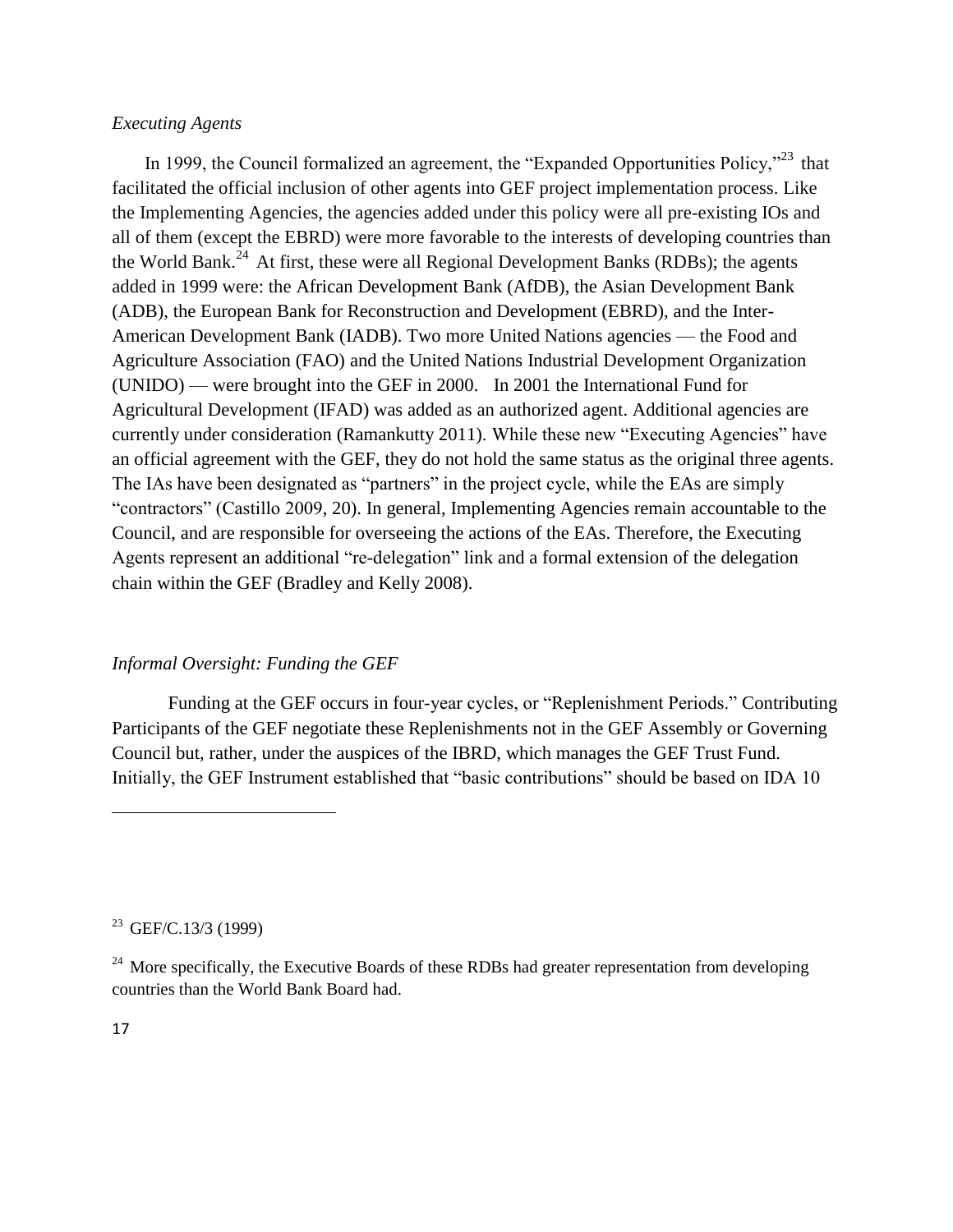Basic Shares (34). But, GEF Replenishments have been volatile, with donors pledging variable amounts that have, in some cases, changed quite significantly over time. A Programming Document prepared by the Secretariat provides various scenarios to be funded by donors. The power dynamic present during Replenishment meetings is reminiscent of the pilot phase: it is driven almost exclusively by donors, who broadly specify programming (not at the project level). Specific policy recommendations can also be made to the Council.

Although the Council is still the collective principal with final authority  $-$  all "decisions" taken by the Replenishment process have to be considered and approved by the Council" (Castillo 14) – Replenishments are a way for donors to pursue their own preferences by leveraging their financial contributions. Donors decide on broad sectoral and focal area priorities at the same time that they decide on their overall contributions to GEF replenishment. For example, donors recommend that over the next three years the GEF should spend no more than 5 percent of its funds on desertification and/or erosion control projects (that are favored by recipients). This "recommendation" to the Council can be linked to an external threat to withdraw the funding if the sectoral/focal areas targets are not adopted by the Council. As a consequence, even though the Governing Council is authorized to approve or reject the programmatic decisions made during replenishment negotiations, it is extremely unlikely that the Governing Council will exercise this power, out of concern for jeopardizing future replenishments. Consequently, there is, according to Castillo (13), a widespread view at the GEF that "strategic objectives and programme priorities decided by the GEF Council were largely influenced by the replenishment process negotiated by donors." On occasion, donors have exploited their position not just to recommend but also to pressure the Council into its recommendations, by threatening to withhold funds (Clémençon 2006). In these cases, individual principals have acted as external third-party threats that bully the Council into approving certain policies (the "threat" is to withhold money from the organization). This was particularly evidenced during the in 2003 Replenishment period, which resulted in donors' particular success in obtaining certain policy changes that they desired.

#### *Formal Oversight: Monitoring Project Implementation*

18 One of the successful "policy recommendations" that emanated from the contentious 2003 Replenishment Negotiations was that the GEF should create a "Monitoring and Evaluation" Unit" that would assess potential recipients and rate them based on the likelihood that they would be willing and able to implement GEF funded projects. The unit was designed to be "independent of the various implementing agencies and report directly to the Council" (Terms of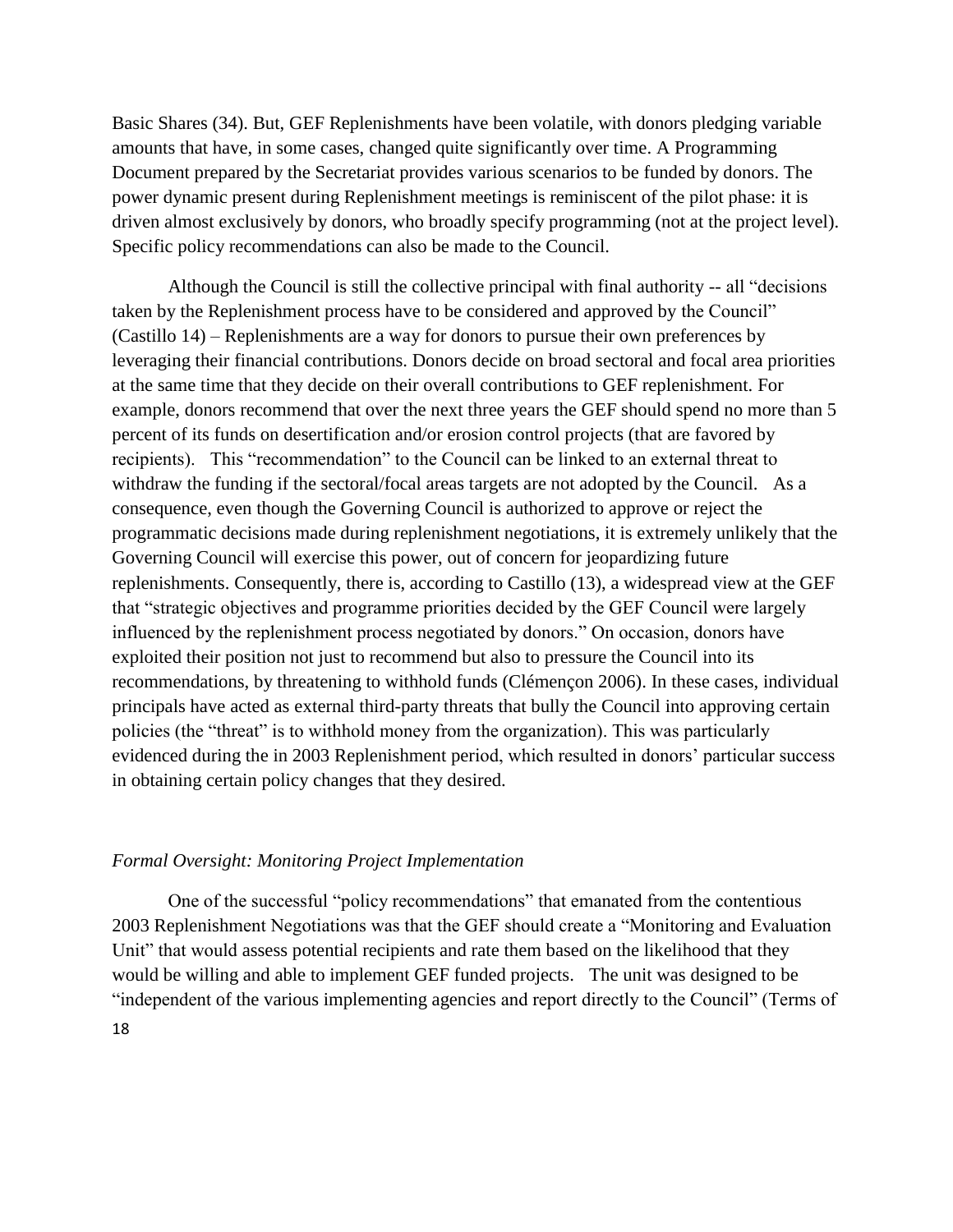Reference for an Independent Monitoring and Evaluation Unit, 2003). In the context of agency theory, the formation of such a body is an example of an oversight mechanism used by the principals to gain information about and control their agents; this is a classic example of a "firealarm." In this case, it was a policy pushed by GEF donors in the context of GEF replenishment negotiations. So, while recipient country governments and a handful of donor opponents within the Council still had the authority to block this recommendation based on the double majority voting rule, they reluctantly acceded to the pressure from the U.S. and its allies.

## **Theory**

A straightforward reading of principal-agent theory yields a number of clear expectations about GEF project allocation. Recall that throughout the institutional reforms described above, the GEF's mandate remained constant – to assist developing countries in managing global environmental challenges, and to assist countries in contributing to international efforts to manage global environmental threats. The most salient change brought about by the transition from the GEF Pilot to the current organization was the introduction of the GEF Council and the double-majority voting rule. In the post-reform GEF, projects require approval by participants representing three-fifths of financial contributions as well as three-fifths of representatives on the GEF council (three-fifths of whom represented developing countries or economies in transition). Prior to these formal changes, GEF operations were managed under World Bank voting rules, which gave significantly less weight to developing countries, and which certainly did not give developing countries and economies in transition an effective veto.

As many others have noted, the GEF Council has not held a formal vote since its creation, operating instead by an informal norm of consensus. However, this need not undermine the effects of institutional reform in the GEF. Staff members at the GEF and implementing agencies are well aware when designing projects for Governing Council approval that either a developed or developing country coalition could prevent approval. Project design therefore occurs in the shadow of the formal authority of the collective principal. The GEF Secretariat and implementing agency staff receive feedback from Participants throughout the project cycle, and routinely veto projects before they reach the Council (Ramankutty 2011).

19 A conventional principal-agent approach suggests that as a consequence of these changes, post-reform GEF operations would more closely reflect the preferences of developing countries and recipients, mirroring the increased significance of those parties in the GEF's collective principal. Below, we describe a number of ways in which GEF projects vary, and how this variation is relevant to recipient country preferences. Before deducing those hypotheses, it is important to understand the measures of some variables we will use to assess these claims.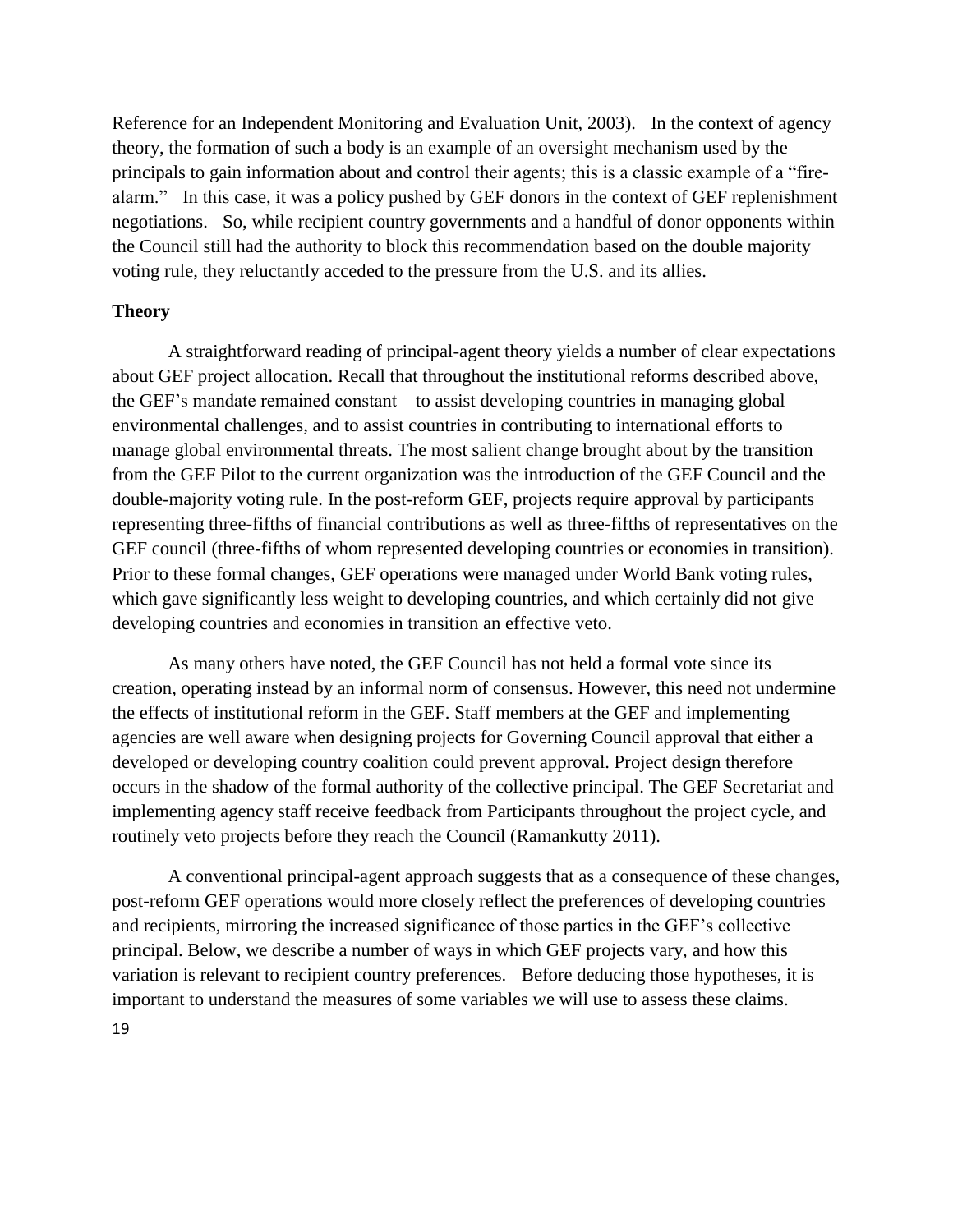# *Measuring the Environmental Impact of Aid*

As its name suggests, all GEF projects are supposed to yield distinct environmental benefits. Nevertheless, these benefits occur at a number of levels, some of which are of greater interest than others to developing countries. To capture this variation, we adopt the typology set forth by Hicks, et al (2008) and implemented in the AidData 2.0 research release where all projects (including GEF projects) are divided into five broad categories. These are: dirty strictlydefined (DSD), dirty broadly-defined (DBD), neutral, environmental broadly-defined (EBD), and environmental strictly-defined (ESD). Table 1 provides definitions and examples for each of these types.

| Code       | Definition                                                                         | Examples                                                       |
|------------|------------------------------------------------------------------------------------|----------------------------------------------------------------|
| <b>DSD</b> | Projects that have an immediate and severely<br>harmful impact on the environment. | Coal Energy, Dredging, Oil<br>extraction & refinement, Mining, |
|            |                                                                                    | Road Transport                                                 |
| <b>DBD</b> | Projects that have a long-term, net negative                                       | Agriculture, Construction (general),                           |
|            | impact on the environment.                                                         | <b>Electricity Transmission</b>                                |
| N          | Projects that either do not have a clear                                           | Cottage Industries, Governance &                               |
|            | environmental impact, or that entail a rough                                       | Government Reform, Health,                                     |
|            | balance of positive and negative impacts.                                          | Humanitarian Aid, Media, Social                                |
|            |                                                                                    | Welfare                                                        |
| <b>EBD</b> | Projects that provide long-term environmental                                      | Desalinization, Drought Control,                               |
|            | benefits.                                                                          | <b>Erosion Control, Nuclear Safety</b>                         |
| <b>ESD</b> | Projects that have an immediate and                                                | Afforestation, Energy Conservation,                            |
|            | significantly positive effect on the environment                                   | Water Conservation, Watershed                                  |
|            |                                                                                    | Protection                                                     |
|            |                                                                                    |                                                                |

# **Table 1: Environment Codes for Development Assistance Projects**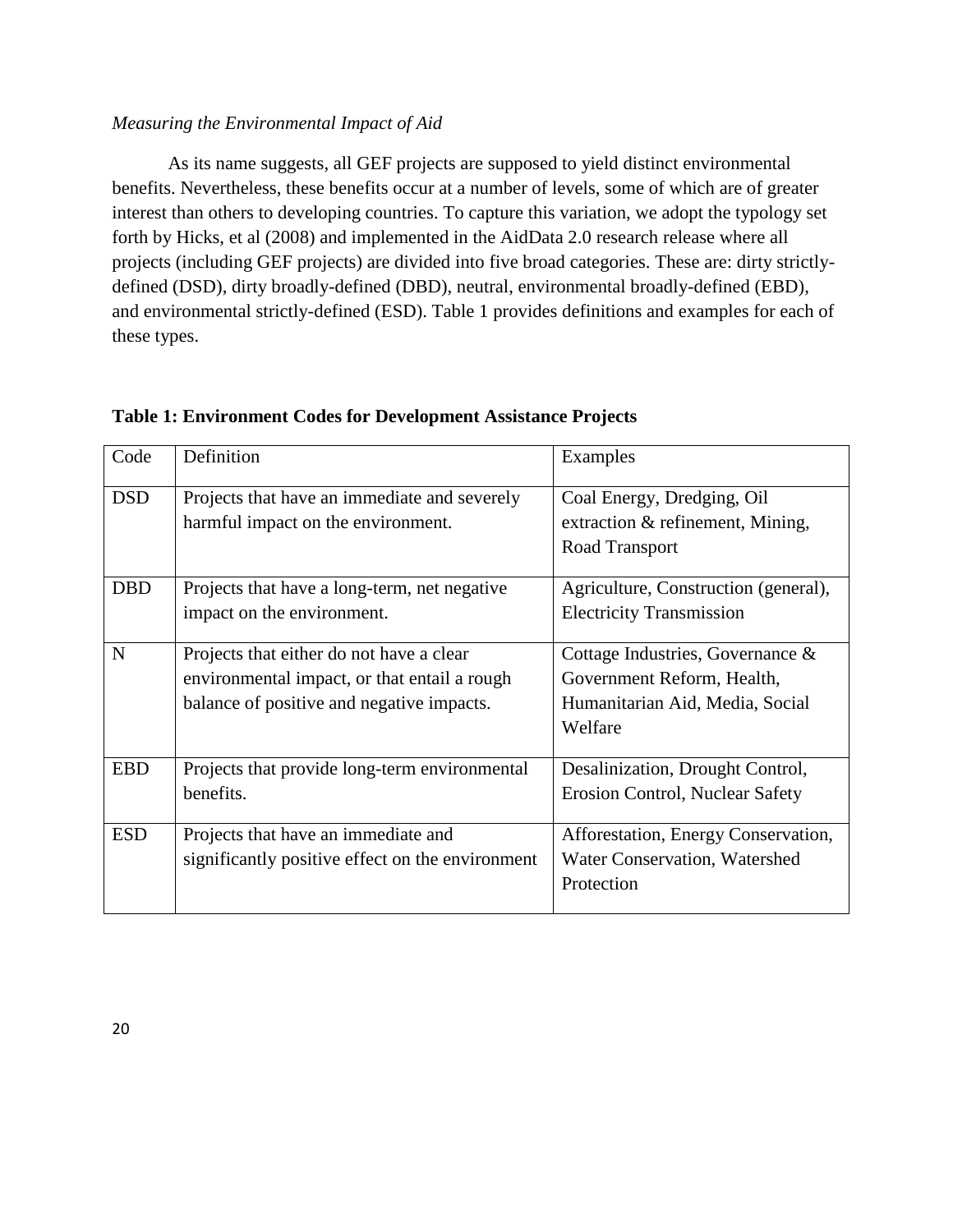Developing countries generally prefer to receive development assistance that promotes industrialization and economic growth. In this system, those types of development projects are disproportionately classified either as DSD or DBD. This leads to our first hypothesis regarding post-reform project allocation.<sup>25</sup>

H1: As the voting power of developing countries within the collective principal increases, the amount of dirty aid, the proportion of dirty aid, and the number of dirty projects will increase.

Predictably, the great majority of GEF-funded projects are classified as "environmental." Although we argue that recipients generally prefer development assistance that promotes economic growth, it would be a mistake to conclude that they have no interest in environmental aid. At a minimum, all countries have an interest in local environmental quality (e.g., availability of clean drinking water). Following Hicks, et al (2008), we adopt the convention of distinguishing between environmental projects whose primary purpose is to provide local or national environmental benefits from those that are aimed at providing global public goods. Table2 provides definitions and examples of each type.

 $^{25}$  This also leads to the obvious questions: Does the GEF fund dirty projects and, if so, why? The first answer is that very few GEF projects are classified as dirty strictly-defined. Less than one percent of all GEF projects and project dollars fall into this category. The great majority of GEF-funded "dirty" projects are classified as DBD. The reason that these projects are funded at all is that the GEF sometimes provides additional funding for "conventional" development projects. GEF involvement in these projects is intended to help mitigate the harmful environmental consequences of these projects.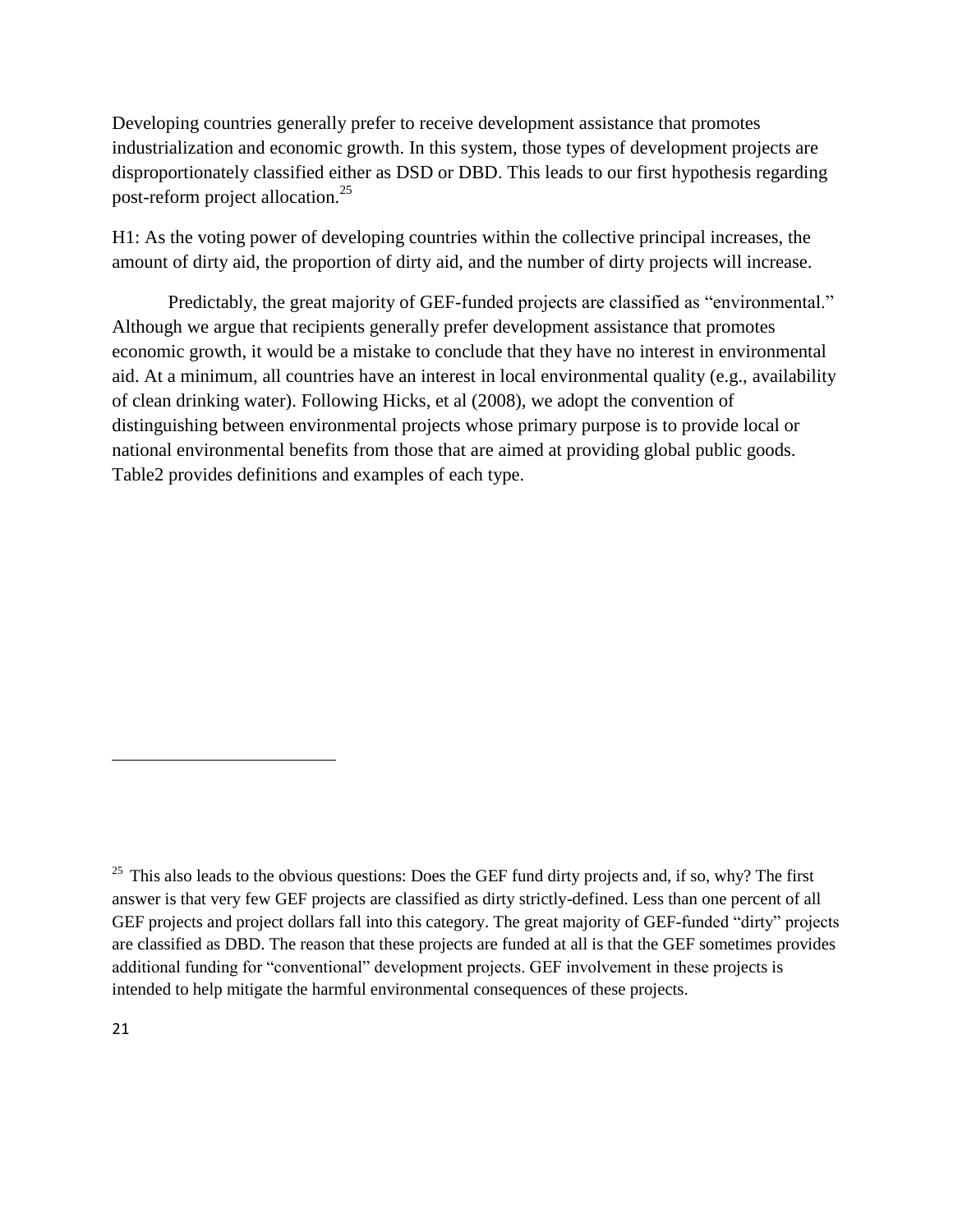**Table2: Brown and Green Environmental Aid**

| Code         | Definition                                                                                                                | Examples                                                                                   |
|--------------|---------------------------------------------------------------------------------------------------------------------------|--------------------------------------------------------------------------------------------|
| <b>Brown</b> | Projects that focus primarily on environmental<br>quality in a specific country or locality.                              | Desalinization, Safe handling of<br>toxics, Soil fertility, Wastewater<br>treatment        |
| Green        | Projects that address regional or global<br>environmental issues, and that produce benefits<br>external to the recipient. | $CO2$ & CFC emissions reductions,<br>Nuclear safety, Recycling,<br><b>Renewable Energy</b> |

This distinction between brown and green aid yields rather straightforward predictions. Given a choice between projects designed to provide exclusive benefits and those designed to produce positive externalities, recipients will have a clear preference for the former.

H2a: As the voting power of developing countries within the collective principal increases, the amount of environmental aid, the proportion of environmental aid, and the number of environmental projects directed toward local (brown) environmental issues will increase.

H2b: As the voting power of the developing countries within the collective principal increases, the distribution of money and the share of the portfolio across GEF focal areas favored by developing countries (desertification) will increase and/or the areas least favored by developing countries (Biodiversity, Ozone) will decrease.

Unlike some aid agencies, which also provide unrestricted cash or budget support, GEF operations are exclusively project-based. Accordingly, recipients have an interest not only in the allocation of aid projects, but also the ways in which projects are implemented. Although the 1994 reforms were partly designed to remove decision making from the World Bank, the Bank continued to be one of the leading implementing agencies for the GEF. We argue that, given a choice between working with the Bank or a UN agent (e.g., UNDP or UNEP), recipients will have a clear preference for the latter. It would be curious, indeed, were developing countries to fight so strongly for increased GEF independence (from the World Bank) and then express a preference for funneling GEF projects and dollars through the Bank. In addition to looking at the negotiating positions of developing country governments and inferring their preferences, there are sound principal-agent reasons for recipients to prefer UN agencies – they have more influence on the allocation of funds through those agencies through the one-country one-vote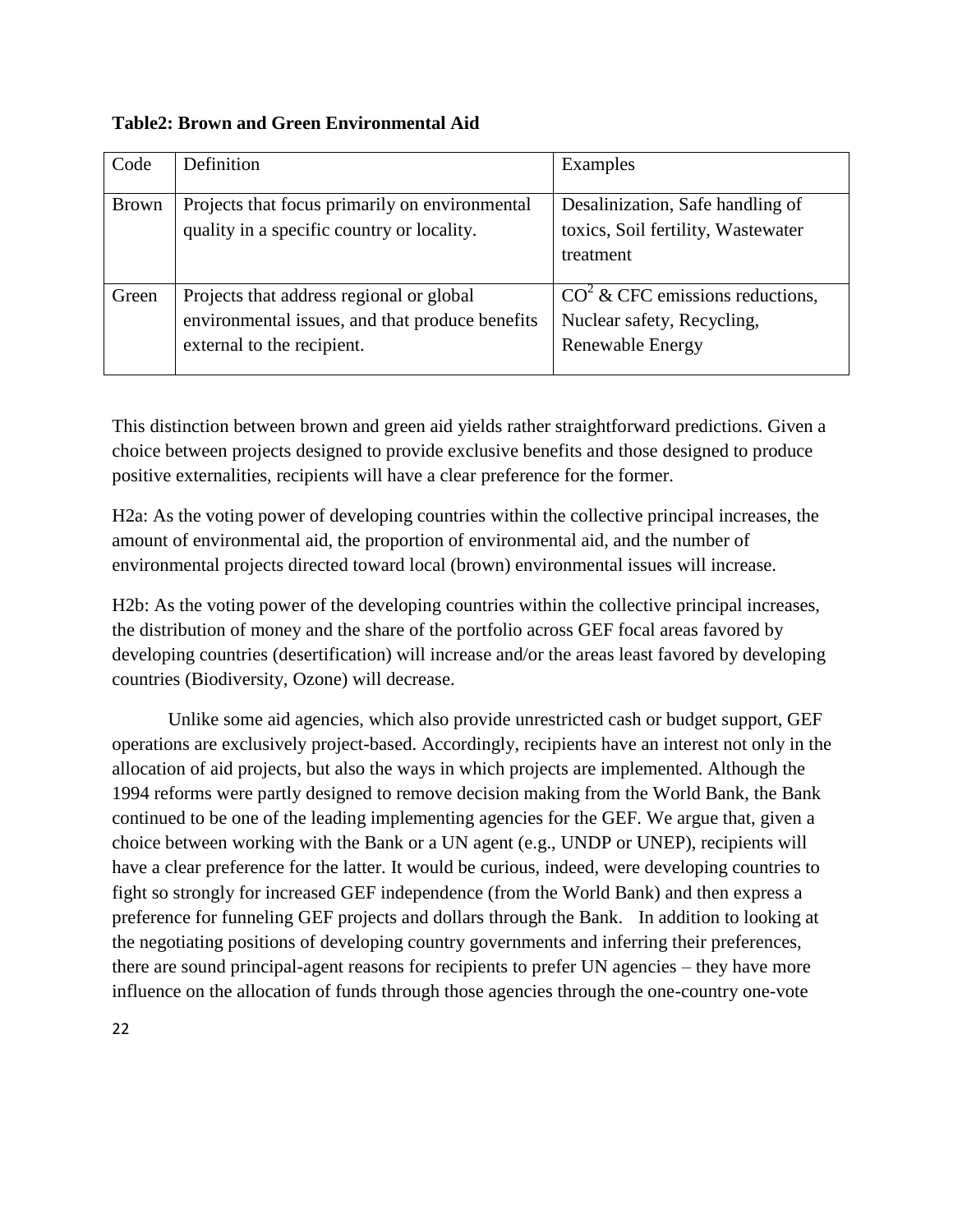rule structure of UN agencies. Thus, our third hypothesis concerns the effect of institutional reform in the GEF on agent selection.

H3: As the voting power of developing countries within the collective principal increases, the amount of money, the proportion of money, and the proportion of projects flowing through the World Bank will decrease.

Reversing the perspective, our final hypothesis concerns the declining influence of donors on aid allocation. Much of the political science and economic literature on foreign aid assumes that allocation is essentially donor-driven. Researchers commonly argue that allocation decisions are driven by one (or a combination) of three factors: donor self-interest, recipient need, or recipient credibility / good governance (Neumayer 2003). We have previously argued that donors will have a greater interest than recipients in promoting green aid, since they disproportionately benefit from the positive externalities that green aid generates. By the same logic, recipients will favor brown aid projects that provide exclusive domestic benefits. Our final hypothesis concerns recipient governance.

We expect that donors will be more interested than recipients to maximize the marginal benefit of GEF project dollars. Other things equal, we expect that donors will prefer to allocate GEF projects and project dollars to recipients that are perceived to be reliable (i.e., unlikely to misappropriate aid dollars) and that have the capability to implement projects competently. To be clear, we are not claiming that recipients have a preference for allocating GEF projects toward corrupt or institutionally weak governments. Our claim is simply that recipients do not share donors' aversion to such allocation. This leads to our fourth hypothesis:

H4: As the voting power of developing countries within the collective principal increases, the amount and proportion of money/projects allocated to less credible recipients will increase.

# **Empirical Findings**

To assess these hypotheses, we updated the AidData dataset to include environmental codes for all GEF projects from 1991-2008. Since each hypothesis corresponds to the 1994 reforms, we begin by comparing pre- and post-reform project allocation in the GEF. Since GEF project development frequently occurs over two years, we use 1995 rather than 1994 as the structural break point in our allocation data.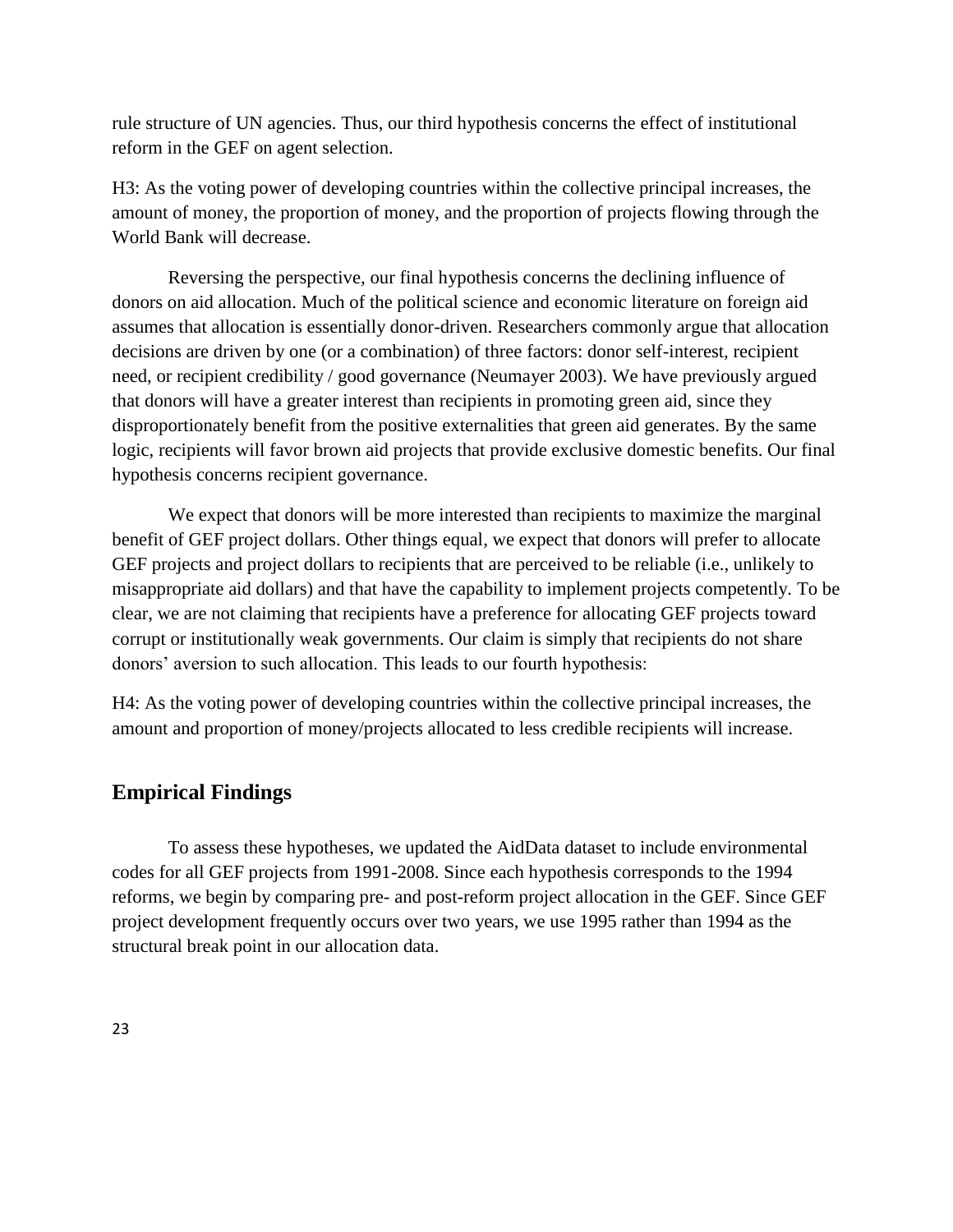Our first hypothesis was that the amount of "dirty" aid would increase as the voting power of developing countries in the GEF increased. Based on its mandate the GEF should be, and actually is, $26$  one of the "cleanest" and greenest donors among development agencies; however, there are many opportunities for recipient governments and IO agents to use GEF resources to fund traditional development activities that do not qualify as "environmental aid." Our project-level coding scheme captures this dirty aid and, while limited in scope, it does vary over time. At first glance the data seem to support this conjecture. From 1991-1995, there were 8 dirty projects, totaling just over \$40M (constant 2000 dollars). From 1996-2008, there were 79 dirty projects, totaling roughly \$468M. This "increase" is misleading, however, because GEF projects have become more numerous over time. It is more helpful to consider dirty projects as a proportion of the GEF's total annual portfolio, as shown in Figure 3.



**Figure 3: "Dirty" Projects Funded by the GEF**

<sup>26</sup> Hicks et al (2008, pp 184-190) show that the GEF is the cleanest and greenest donor of all the multilateral donors, at least through 1999.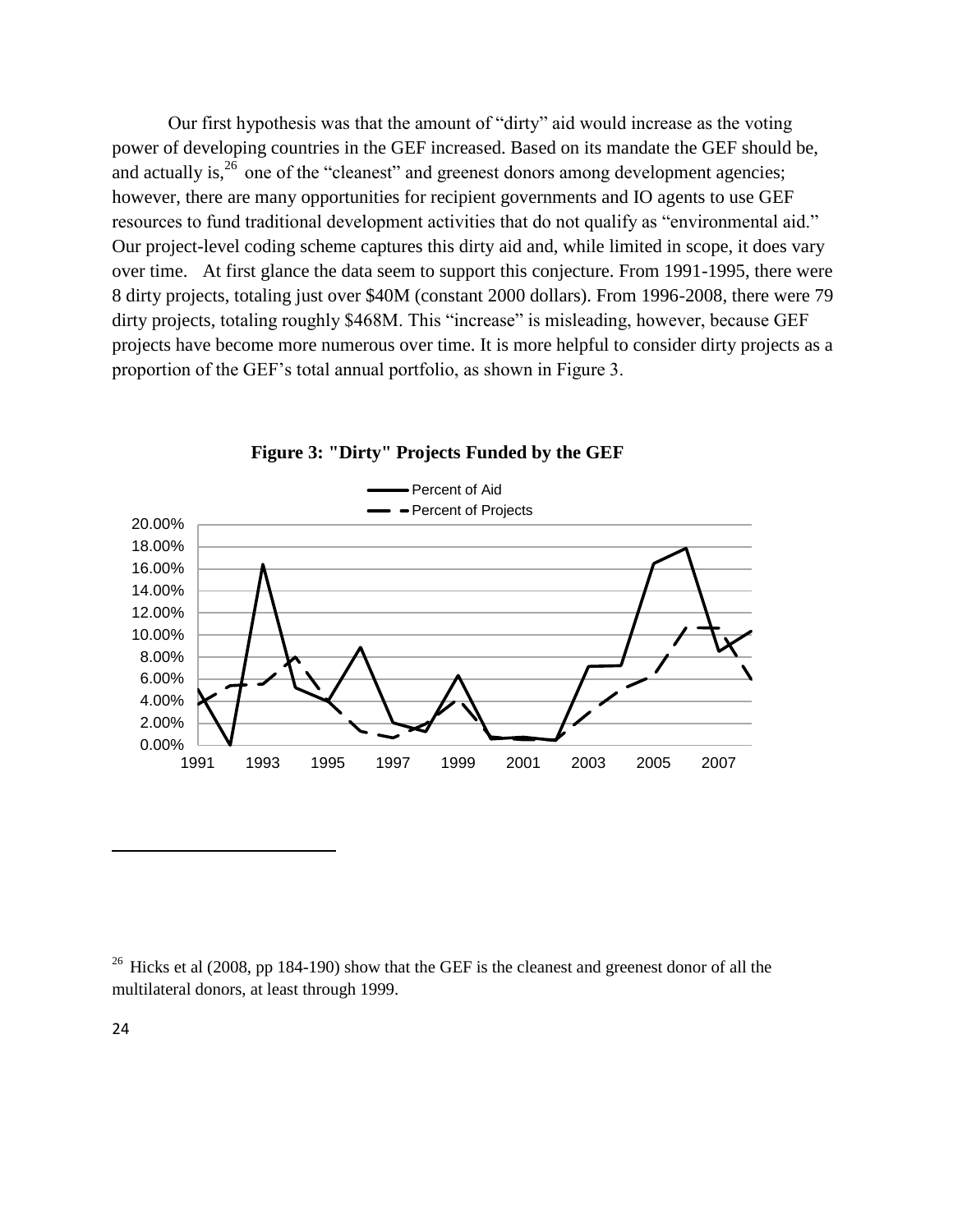When we do this, we find that the number of dirty projects actually decreased after institutional reform (from 5 percent of total projects to 4 percent), though the difference is not statistically significant. There has been considerable variation over time, but this variation is not always consistent with our hypothesis. The overall trend in dirty aid – both as a proportion of projects and as a proportion of aid – declined in the years immediately following the reorganization of the GEF in 1994. The marked increase in dirty projects that we expected did not occur until several years later, beginning in 2003.

We find mixed results with respect to our second hypothesis: that the amount of "brown" environmental aid will increase as developing countries achieve greater voting power in the GEF. Recall, brown aid is environmental aid designed to address local, rather than global environmental problems. From 1991-1995, one out of five GEF projects were designed to address primarily local environmental challenges. From 1996-2008, the proportion of such brown projects increased to roughly one out of four. While this appears to be consistent with our hypothesis, two other trends prevent us from drawing such a conclusion. First, the relative increase in the number of brown projects has not been accompanied by a corresponding increase in project dollars. To the contrary, the proportion of the GEF's portfolio dedicated to local environmental concerns actually decreased after institutional reform: from 24% during the pilot phase to 17% in the post-reform period. Since these figures may be influenced by shifts in dirty and neutral aid, we also calculated the ration of green aid to brown during the pilot phase and post-reform. A corollary of our second hypothesis is that as developing countries gain influence in the GEF, relatively more environmental aid will be given for local (i.e., brown) issues. However, Figure 4 suggests just the opposite. During the GEF's pilot phase, for every dollar in brown aid the GEF allocated \$2.50 in green aid. After institutional reforms that were designed to increase the voice of recipient countries, the ratio puzzlingly increased to 4.03.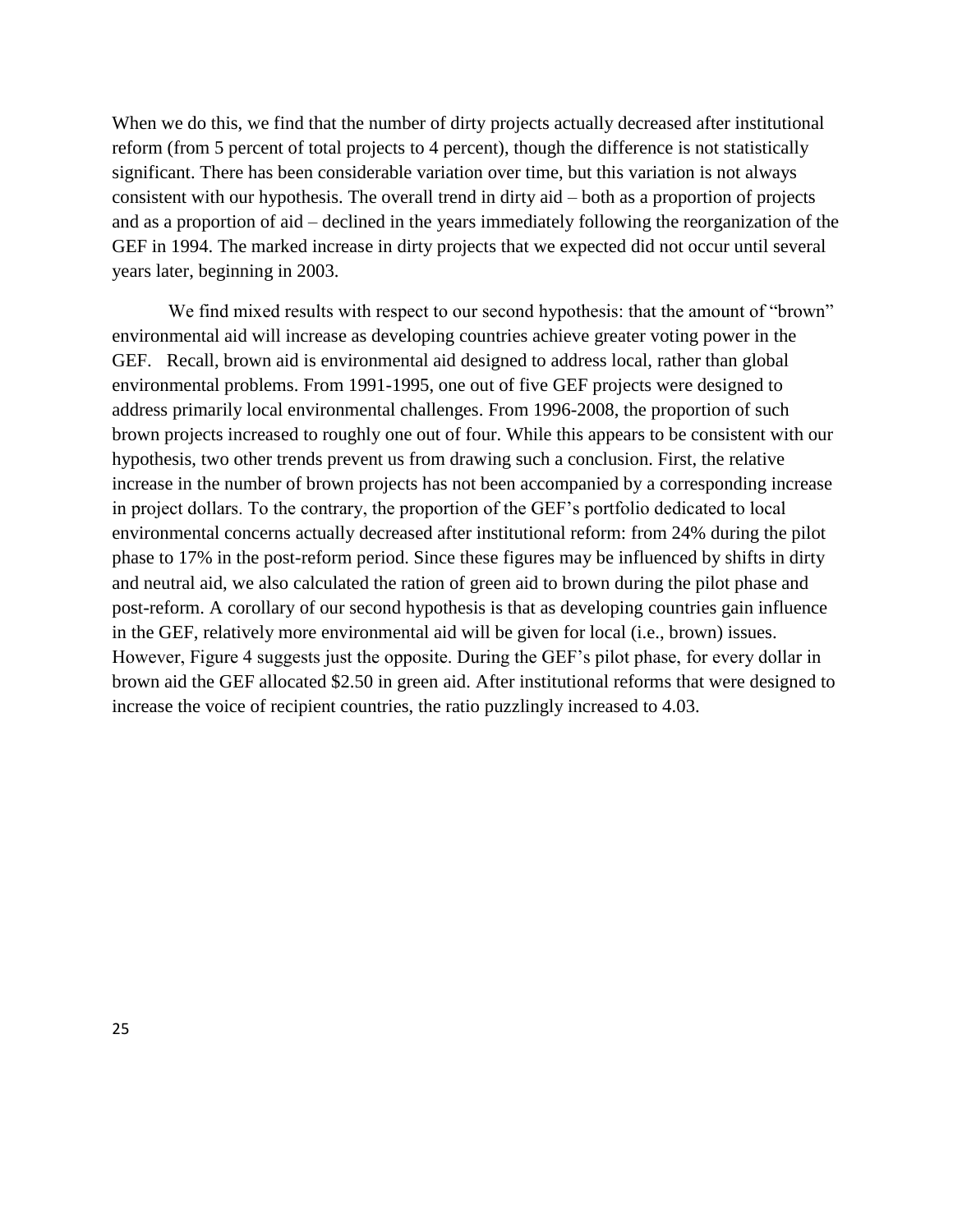

**Figure 4: Annual Project Commitments, 1991-2008**

A corollary to our second hypothesis was that changes to formal voting power on the GEF Council would lead to changes in allocation among the GEF's focal areas. Specifically, we would expect to see decreasing allocation to primarily global focal areas and greater allocation to focal areas that provide a substantial local environmental benefit.<sup>27</sup> Figure 5 shows the proportion of GEF Project dollars by focal area, pre- and post-reform. At first glance, the data appear to be consistent with this hypothesis. From pre- to –post reform, we observe slight declines in the proportion of annual commitments targeted for climate change and ozone depletion, and a statistically significant (p<0.1, two-tailed t-test) decline in the proportion of commitments for biodiversity. Each of these focal areas, we argue, represents primarily donors'

<sup>&</sup>lt;sup>27</sup> While all six of the focal areas that are now eligible for funding through the GEF address global environmental problems, some have much more tangible local benefits than others. These local benefits are more like private goods that recipient politicians can use to promote economic development, payoff important constituents, and garner broad domestic political support (Hicks et al, chapter 3).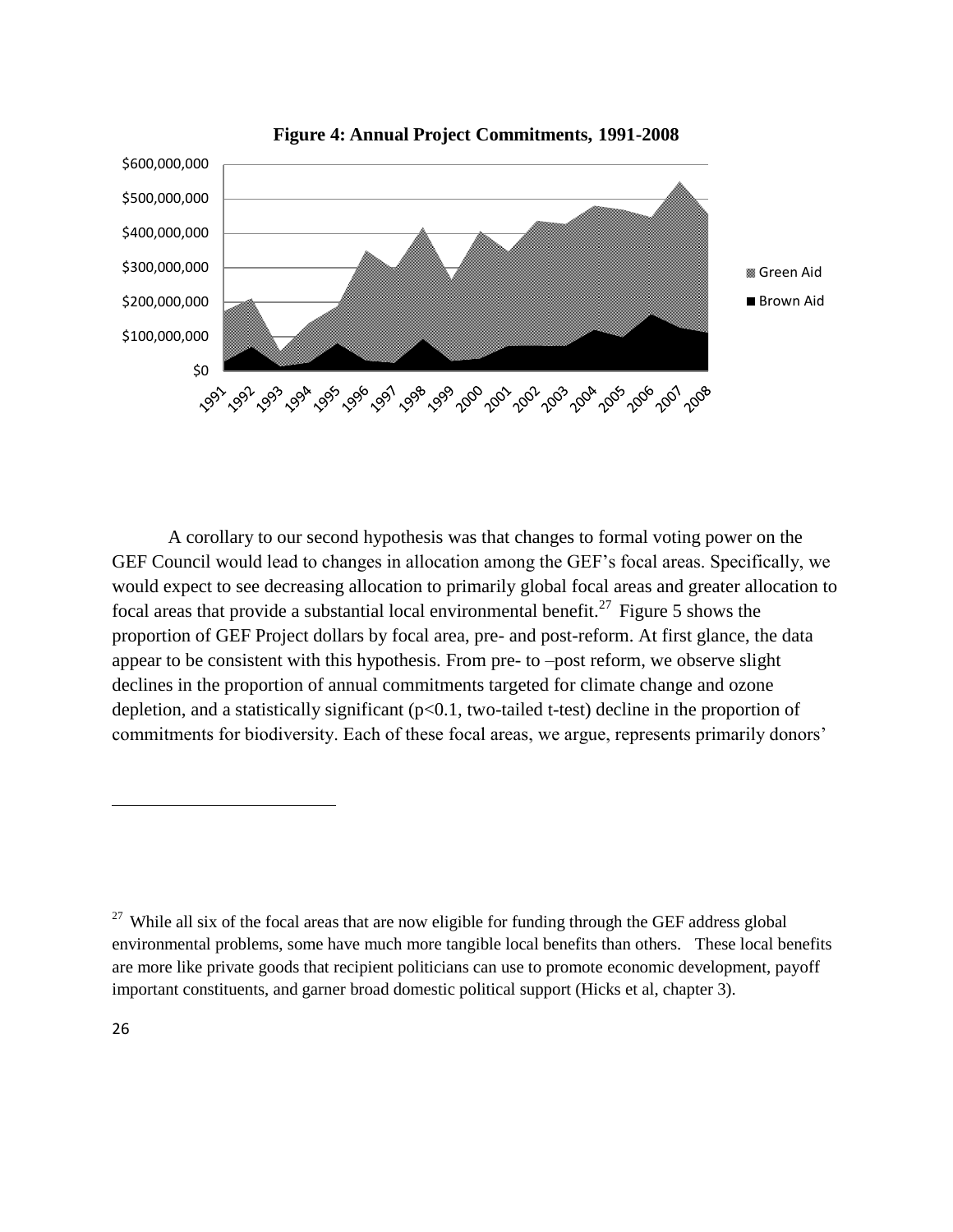priorities.<sup>28</sup> Post-reform, we observe the addition of two new focal areas, one of which (land degradation) strongly reflects recipients' interests. However, neither of these new focal areas accounts for a substantial proportion of GEF project commitments.



**Figure 5: GEF Project Dollars by Focal Area**

The timing of these additional focal areas also undercuts our hypothesis. The first year in which we observe GEF commitments for land degradation was 2003, more than eight years after GEF reform and more than six years after the entry into force of the UN Convention to Combat Desertification. In contrast, we observe GEF commitments for persistent organic pollutants as early as 2001, three years before the entry into force of the Stockholm Convention on Persistent Organic Pollutants and the Rotterdam Convention on Prior Informed Consent. While the creation of a new focal area for land degradation may reflect the increasing influence of recipients within the GEF, the comparative history of the POPs focal area suggests that this increasing influence remains contested. Donors are finding some way to contest and delay substantive changes demanded by recipients

<sup>&</sup>lt;sup>28</sup> While some biodiversity projects are aimed at preservation of local ecosystems, these entail opportunity costs from foregone development opportunities, and may therefore be a net negative from a recipient's perspective.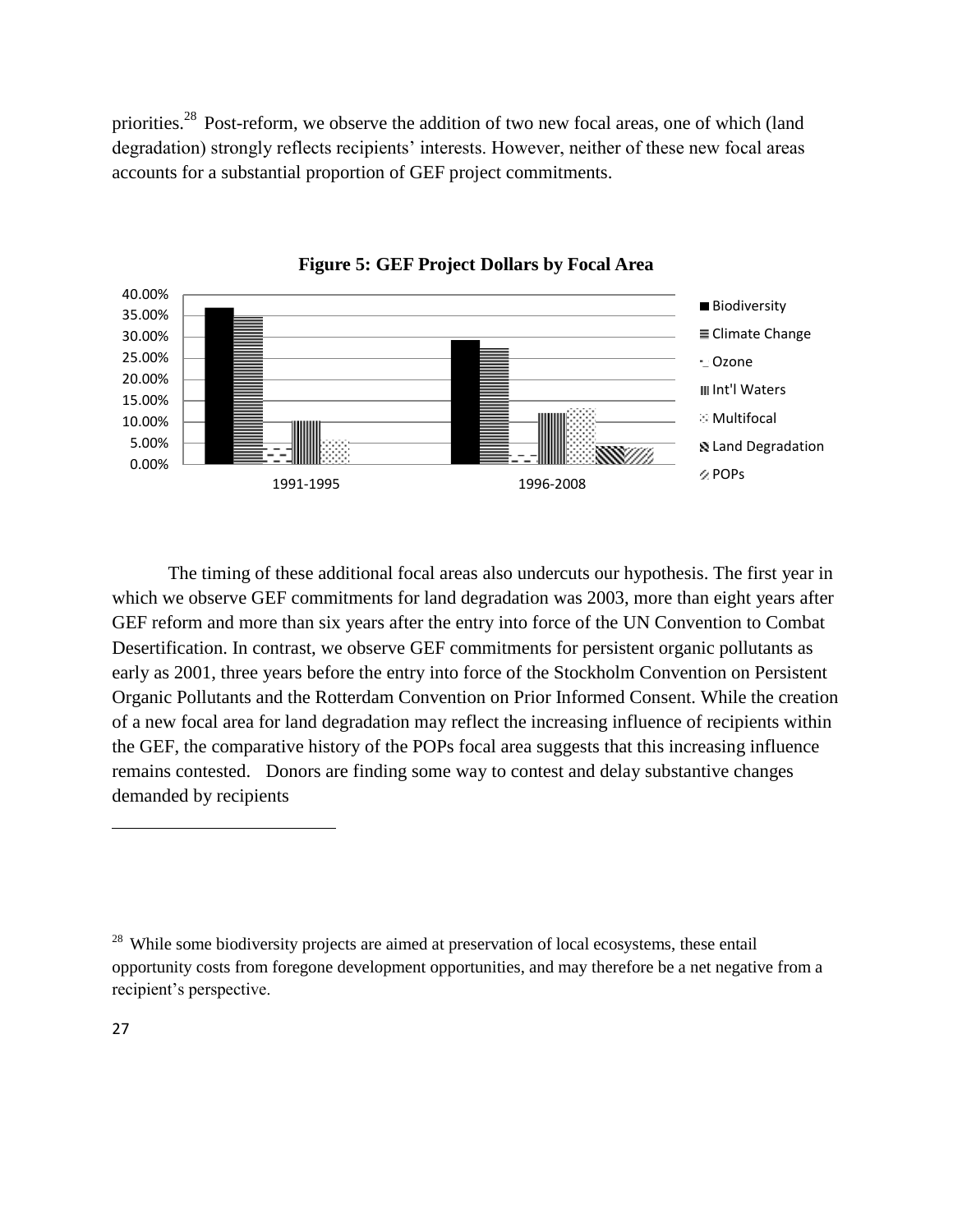Our third hypothesis concerned the effect of institutional reform on agent selection. As the voting power of developing countries increases, we expect that the proportion of GEF projects and project dollars flowing through the World Bank will decrease. Indeed, this was a major impetus for institutional reform at the GEF; recipient governments were dissatisfied with their lack of influence in World Bank decision-making, and pressed for the creation of an authorizing body in the GEF that would provide greater voice. We expected that this institutional change would have direct consequences for the selection of implementing agency for GEF projects. We find partial support for this hypothesis simply in the proliferation of implementing/executing agencies post-reform. In the pilot phase, all GEF projects were implemented by the World Bank, UNDP, or UNEP (or a combination thereof). Following GEF reform, several new implementing agencies were incorporated into the project cycle, including four regional development banks in 1999 and three additional UN organizations 2000.<sup>29</sup>

In practice, GEF projects often specify a combination of implementing agencies for a given project. For convenience, we have chosen to compare the number of projects and project dollars for which the World Bank served as the exclusive implementing agency. We do not argue that recipient countries have no preference among the multitude of other implementing agencies. However, it is accurate to claim that recipient countries have greater representation in each of the other implementing agencies, $30$  whether regional development banks or UN organizations, than they do in the World Bank. Accordingly, it is reasonable to assume that recipient countries have a greater preference for the allocation of projects and project dollars through these avenues than through the Bank.

 $29$  These new agents are indicated at the end of the delegation chain in Figure 2 above.

 $30$  The one exception to this rule is the EBRD, where developing countries control a fleetingly small share of votes on the Executive Board. As at the World Bank the EBRD is dominated by the traditional donor governments.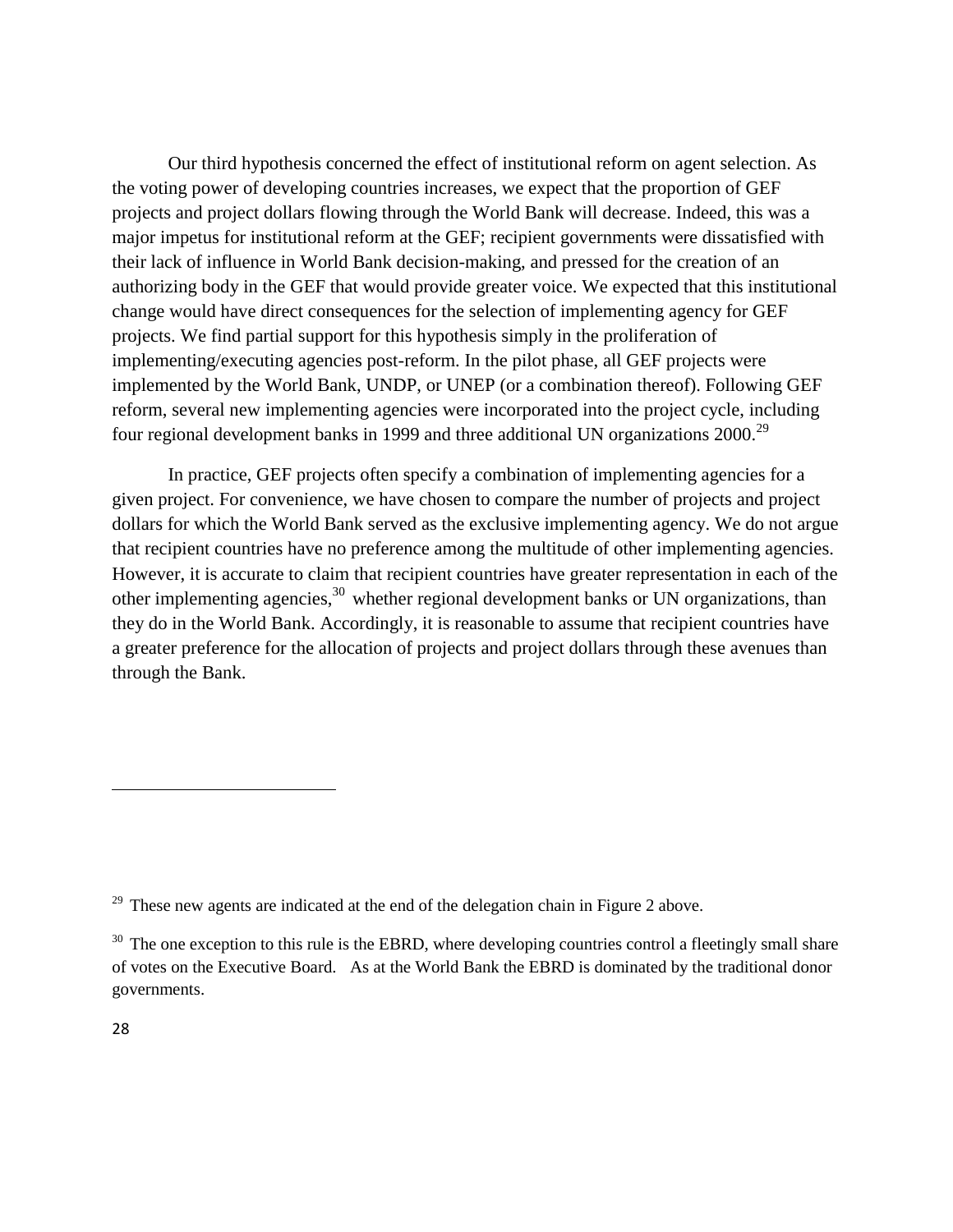This distribution of implementing/executing agencies among GEF projects is only partially consistent with this hypothesis. One trend that is consistent with our hypothesis is that the proportion of projects implemented exclusively by the World Bank has declined over time. The World Bank was the sole implementing agency for 47 of 157 GEF projects (30%) from 1991-1995 and 381 of 2051 (19%) from 1996-2008. However, given the proliferation of implementing agencies over time, this is not a surprising observation. More significant is the allocation of project dollars. Using this measure, we find almost no variation in allocation of project dollars through the World Bank. The GEF allocated \$358M out of \$916M (39.1%) through the World Bank from 199-1995 and \$2.4B out of \$6.2B (38.9%) from 1996-2008.<sup>31</sup> Clearly, the proliferation of implementing agencies in recent years has affected the GEF's tendency to allocate project dollars through the World Bank.



**Figure 6: Annual Commitments by Implementing Agency**

Finally, our fifth hypothesis was that GEF commitments to less credible recipients would increase as the voting power of developing countries on the Council increased. To evaluate this hypothesis, we constructed a cross-national-time-series dataset of GEF projects. This dataset

 $31$  If we include projects shared between the World Bank and another implementing agency, the corresponding figures are \$409M (44.7%) from 1991-1995 and \$2.6B (42.0%) from 1996-2008.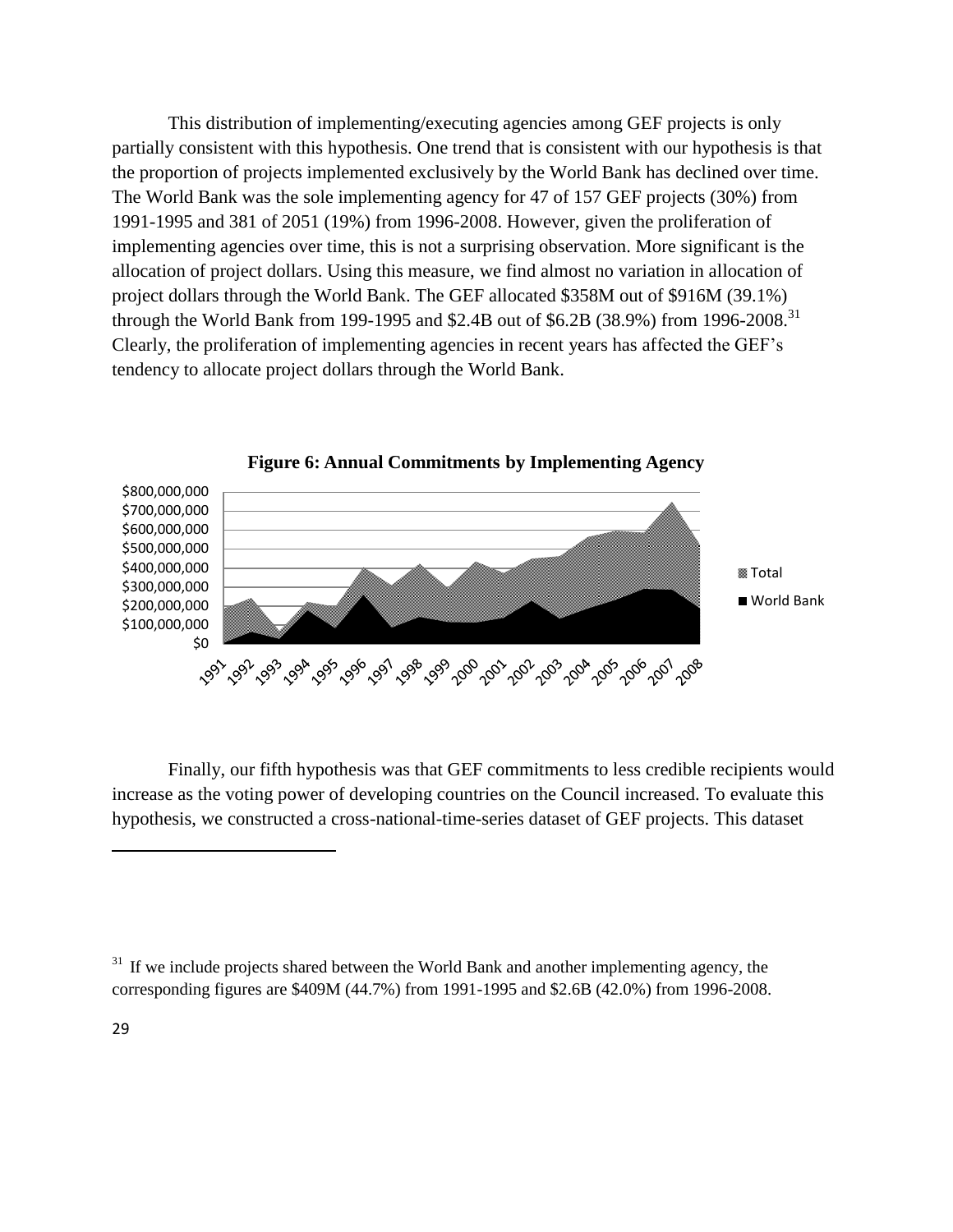spans 104 countries, from 1991 to 2008. Source information and descriptive statistics are presented in Table 3.

| <b>Variable</b>                         | Obs. | <b>Mean</b> | St.Dev. | Min              | <b>Max</b>     | <b>Source</b> |
|-----------------------------------------|------|-------------|---------|------------------|----------------|---------------|
| Aid/GDP<br>(millions)                   | 1827 | 173         | 821     | $\overline{0}$   | 24762          | AidData       |
| Corruption                              | 1781 | $-2.55$     | 0.98    | $-5$             | $\overline{0}$ | <b>ICRG</b>   |
| Bureaucratic<br>Quality                 | 1781 | 1.76        | 0.88    | $\boldsymbol{0}$ | $\overline{4}$ | <b>ICRG</b>   |
| GDP P.C.                                | 1827 | 2469        | 2942    | 62               | 18264          | <b>WDI</b>    |
| CO <sub>2</sub> emissions<br>(1000s kt) | 1754 | 117         | 441     | 0.01             | 6533           | <b>WDI</b>    |
| <b>PM10</b><br>$\mu$ g/m <sup>3</sup>   | 1844 | 67.68       | 46.32   | 5.56             | 480.56         | <b>WDI</b>    |
| Democracy                               | 1904 | 0.52        | 0.50    | $\boldsymbol{0}$ | $\mathbf{1}$   | Cheibub       |

**Table 3: Cross National Data Set of Recipient Characteristics: 1991-2008**

#### *Dependent Variable*

The dependent variable in our models is the annual amount of GEF aid (in constant 2000 US dollars) to recipients, normalized by the recipient country's GDP (in millions USD2000). We normalize by GDP to control for extreme differences in the size of recipient countries. Since AidData provides comprehensive information on GEF projects, we set the dependent variable to zero in each country-year where the GEF made no project commitments.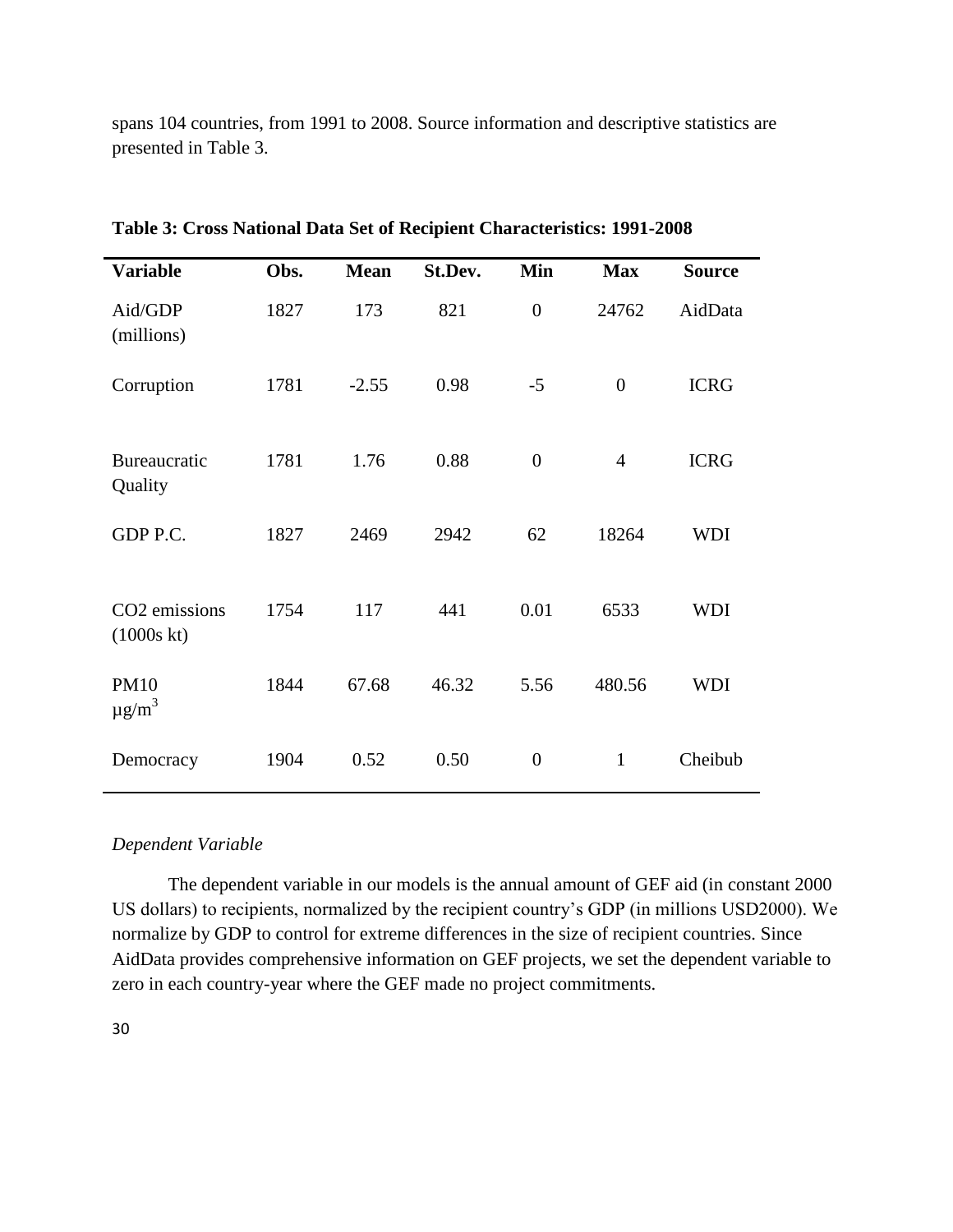# *Independent Variables*

We are primarily concerned to assess the influence of recipient credibility. We expect that, other things equal, donors seek to maximize the environmental benefits that they can achieve per dollar spent. Accordingly, we focus on a number of recipient characteristics that are likely to influence donors' perception of a recipient's credibility to implement projects competently and in good faith. Specifically, we focus on governmental corruption, bureaucratic quality, and regime type. Donors may be wary of committing large sums to recipients with corrupt governments, or weak bureaucracies. Additionally, some donors may favor allocating environmental aid to democratic recipients. We obtained measures of bureaucratic quality and governmental corruption from the International Country Risk Guide. We use a dichotomous measure of democracy, provided by Cheibub, et al  $(2010)^{32}$ 

## *Control Variables*

Our primary control variable is environmental need. We expect that, other things equal, environmental aid will be allocated functionally according to environmental criteria. Recipients that have the greatest environmental needs will receive the greatest amount of environmental aid. That is, donors will allocate environmental aid to countries where it can make the largest contribution to the global public good being targeted. For example, biodiversity projects should go to recipients that have the riches natural capital stocks (rain forests, coral reefs, endangered species, etc.) and climate change mitigation projects should go to the recipients that burn emit the most greenhouse gasses per unit of energy produced. We use two measures, corresponding with our notion of two types of environmental aid: "green" aid (for global environmental issues) and "brown" aid (for more local environmental issues). To capture a country's "green" potential, we use the measure of aggregate annual carbon dioxide emissions, in thousands of kilotons.<sup>33</sup>

 $32$  To avoid the possibility of simultaneity bias, and to account for the length of the GEF project cycle, we lag all covariates by two years.

 $33$  To be sure, there are "green" issues other than climate. We would have liked to include a measure of a country's relevance to global biodiversity, but we are not aware of a satisfactory measure that is available for our time series. Accordingly, we focus in this paper on climate.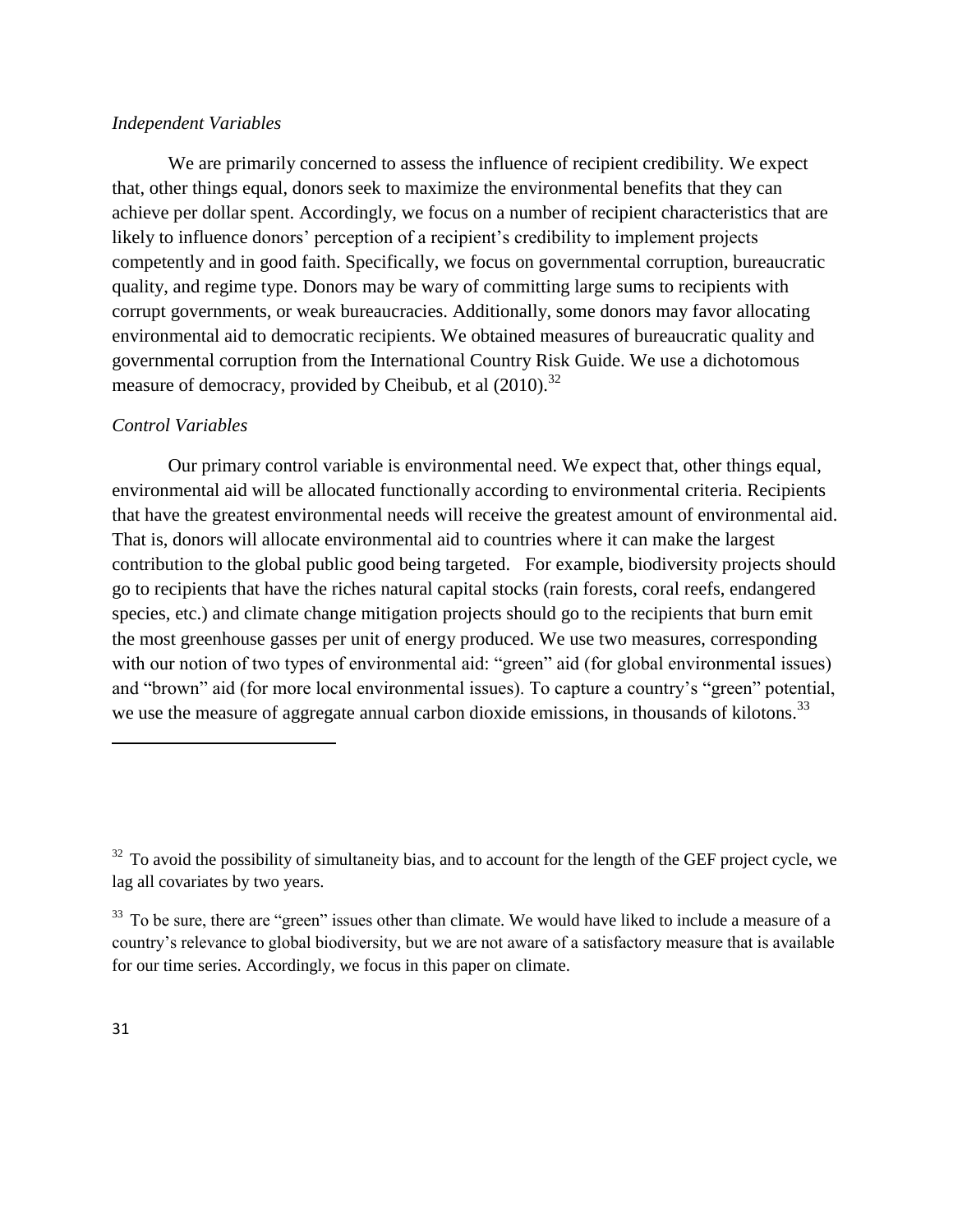To capture more localized environmental need, we use the pm10 measure of particulate air pollution. While particulate pollution can, and does, cross national borders, the primary environmental consequences are much more localized than those of carbon dioxide emissions. We obtain carbon dioxide and pm10 data from the World Development Indicators.

We also control for recipient countries' need for development assistance. We expect that poorer countries will be less able to adjust policies and practices that contribute to environmental threats; therefore, they are more likely to be targeted by donor agencies. We measure a recipient's relative need for development assistance by using per capita GDP (USD2000), which we obtained from the World Development Indicators dataset.

### *Discussion*

Our findings are summarized below in Table 4. Model 1 provides a baseline, entering all covariates, and including all years in our sample. Model 2 is restricted to the GEF's pilot phase. Since the project cycle for many 1995 commitments began prior to the 1994 reforms, we extend this sample from 1991-1995. Model 3 is restricted to post-reform GEF commitments, from 1996-2008. Finally, Model 4 focuses on GEF commitments following the additional, donor-driven reforms of 2002.

As Models 1-3 show, the determinants of recipient allocation were substantially similar before and after the 1994 reforms. Governmental corruption has had a significant negative effect on GEF allocations throughout its history (Model 1). The effect of corruption on allocation during the pilot phase is nearly indistinguishable from the overall effect of corruption, 1991- 2008. In the post-reform GEF (Model 3), the coefficient for corruption loses statistical significance, though its magnitude and sign remain essentially unchanged. Similarly, we observe a negative relationship between bureaucratic quality and GEF commitments across all three models. This contradicts our hypothesis that the predictive power of recipient credibility would decline following the 1994 GEF reforms that gave increased voting power to developing countries. The simplest, most reasonable explanation for this observation is that GEF aid has been given, in part, to help recipients develop their capacity to manage environmental threats. The one measure of recipient credibility that shows substantial change from the pre- to postreform eras is democracy. However, while we expected democracy to play a less significant role after the 1994 reforms, we observe just the opposite. Democracy is a significant, positive predictor of GEF allocations over the entire sample (Model 1), and following GEF reform (Model 3). However, democracy yields a negative, though statistically insignificant, coefficient in the pre-reform era (Model 2).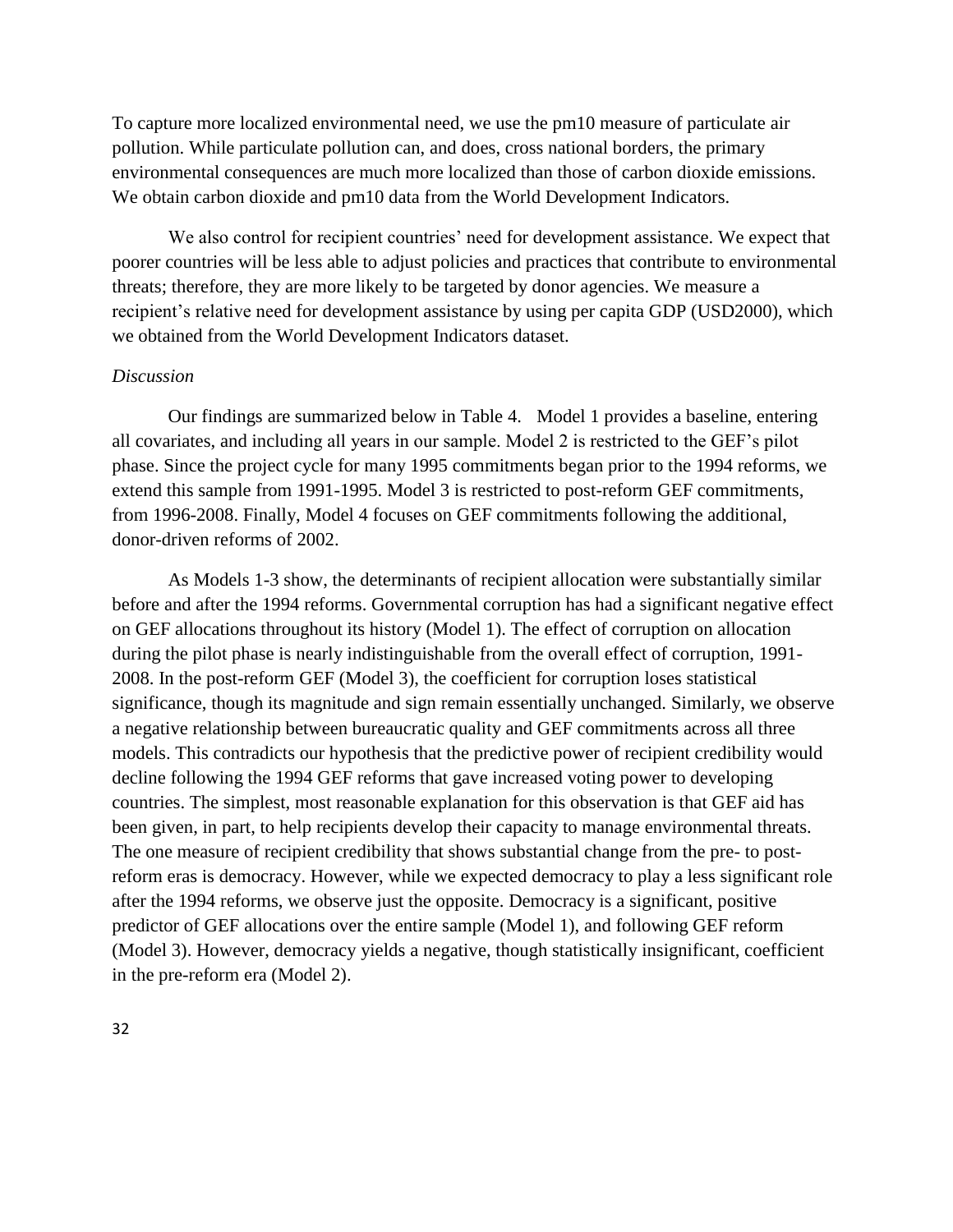|                             | $\mathbf{1}$ | $\overline{2}$ | $\overline{\mathbf{3}}$ | $\overline{\mathbf{4}}$ |
|-----------------------------|--------------|----------------|-------------------------|-------------------------|
| <b>Sample</b>               | 1991-2008    | 1991-1995      | 1996-2008               | 2003-2008               |
| Corruption                  | $-35.49*$    | $-35.97***$    | $-39.66$                | $-80.59*$               |
|                             | (20.39)      | (11.15)        | (25.12)                 | (45.49)                 |
| <b>Bureaucratic Quality</b> | $-34.85$     | $-51.46***$    | $-36.24$                | $-74.07$                |
|                             | (28.02)      | (9.04)         | (35.50)                 | (69.44)                 |
| Democracy                   | 95.25*       | $-48.22$       | 121.58**                | 150.40                  |
|                             | (55.30)      | (33.80)        | (61.94)                 | (113.09)                |
| GDP P.C.                    | $-0.035***$  | $-0.004$       | $-0.040***$             | $-0.045***$             |
|                             | (0.006)      | (0.003)        | (0.006)                 | (0.010)                 |
| CO <sub>2</sub> emissions   | $-0.080***$  | $-0.049***$    | $-0.082***$             | $-0.079***$             |
| (1000s kilotons)            | (0.015)      | (0.007)        | (0.015)                 | (0.011)                 |
| <b>PM10</b>                 | 0.279        | $-0.026$       | 0.377                   | 1.628*                  |
| $\mu$ g/m <sup>3</sup>      | (0.458)      | (0.270)        | (0.516)                 | (0.969)                 |
| Constant                    | 22.09        | 69.27          | 188.91                  | 105.68                  |
| Year effects                | Yes          | Yes            | Yes                     | Yes                     |
| N                           | 1515         | 261            | 1254                    | 605                     |

# **Table 4: Linear regression, correlated panel corrected stand. errors (PCSEs**)

\*\*\* p < 0.01; \*\* p < 0.05; \*p< 0.1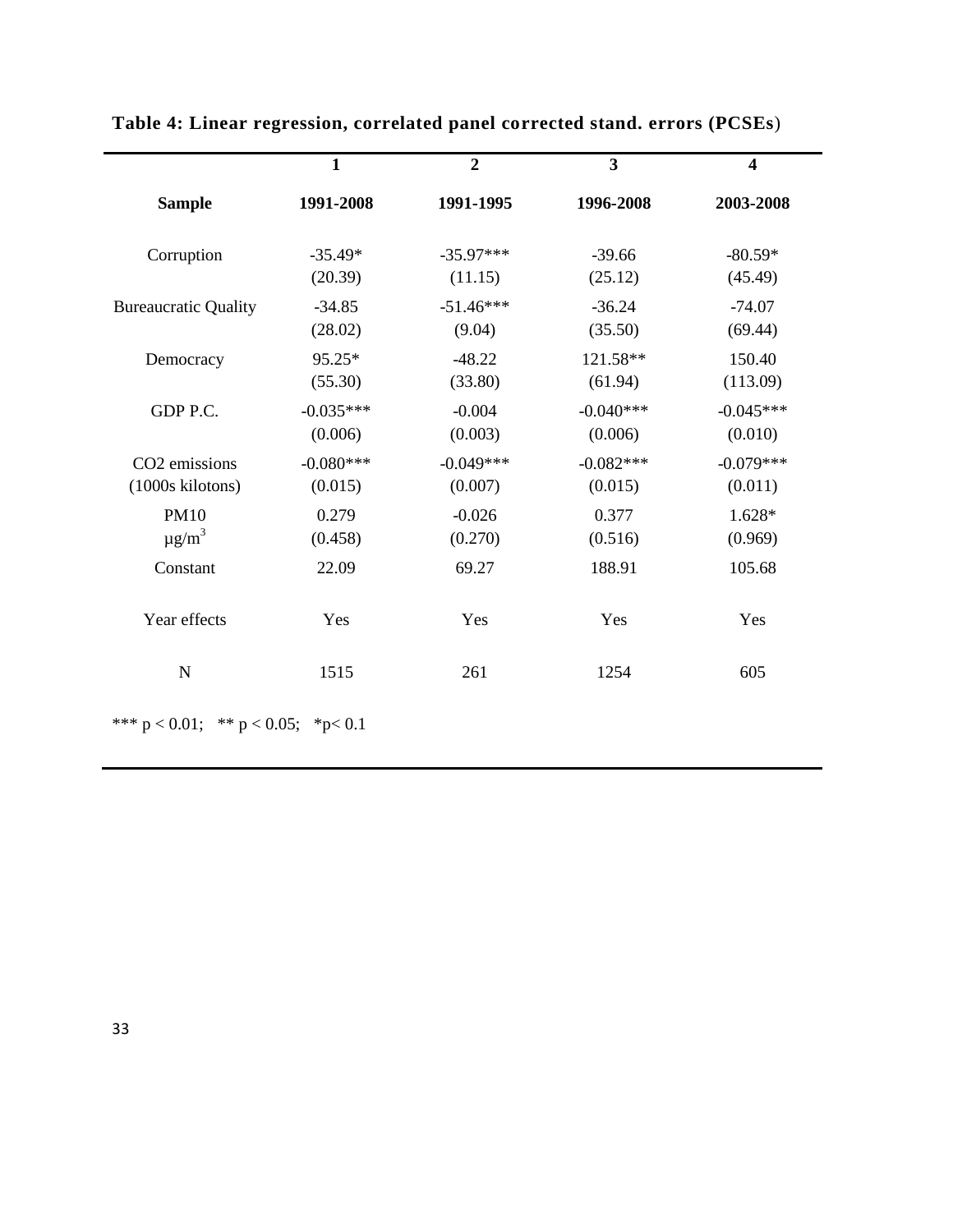# **Conclusions: Where to go from Here?**

While a strictly formal reading of principal-agent relations provides some leverage on the changes we observe in agent selection, recipient selection, and the sectoral composition of the GEF portfolio, the formal decision making procedures within the GEF's collective principal do not tell the whole story – or, perhaps, even the most important parts. The 1994 restructuring dramatically shifted formal decision making authority in the GEF Governing Council toward developing countries. But, as with many UN agencies that employ one-country one-vote decision rules, powerful states have sought and found ways to achieve their preferred outcomes within the GEF.

The most striking and effective move by donors has been to shift the authority for some important decisions outside the ambit of the GEF Council and the GEF Assembly. Unlike the IBRD or IFC, the GEF cannot sell bonds, charge interest on loans, or invest profits in order to generate revenue. Since the GEF makes grants rather than loans, it is dependent on the continued willingness of donors to give money in order to continue operations. This provides donors with a periodic opportunity to threaten to withhold resources unless the GEF Council agrees to allocation guidelines regarding focal areas, to adopt recipient allocation criteria favored by donors, and to employ a mix of IO agents that is acceptable to donors.

In practice, this influence can be seen in the series of meetings surrounding the periodic replenishments of the GEF Trust Fund (usually, every four years).<sup>34</sup> The current replenishment (GEF-5), covers GEF operations from July 2010 through June 2014, and was negotiated over six meetings held between March 2009 and May 2010. Following preliminary discussions at the first replenishment meeting, the GEF Secretariat prepared a draft programming document, setting forth sectoral allocation guidelines. This programming document was reviewed and revised numerous times before being adopted at the sixth replenishment meeting for GEF-5. For

 $34$  Historically, GEF replenishment meetings have been closed to non-donors, although recent reforms will permit greater transparency, allowing representatives from recipient countries, IOs, and NGOs to participate – albeit as observers.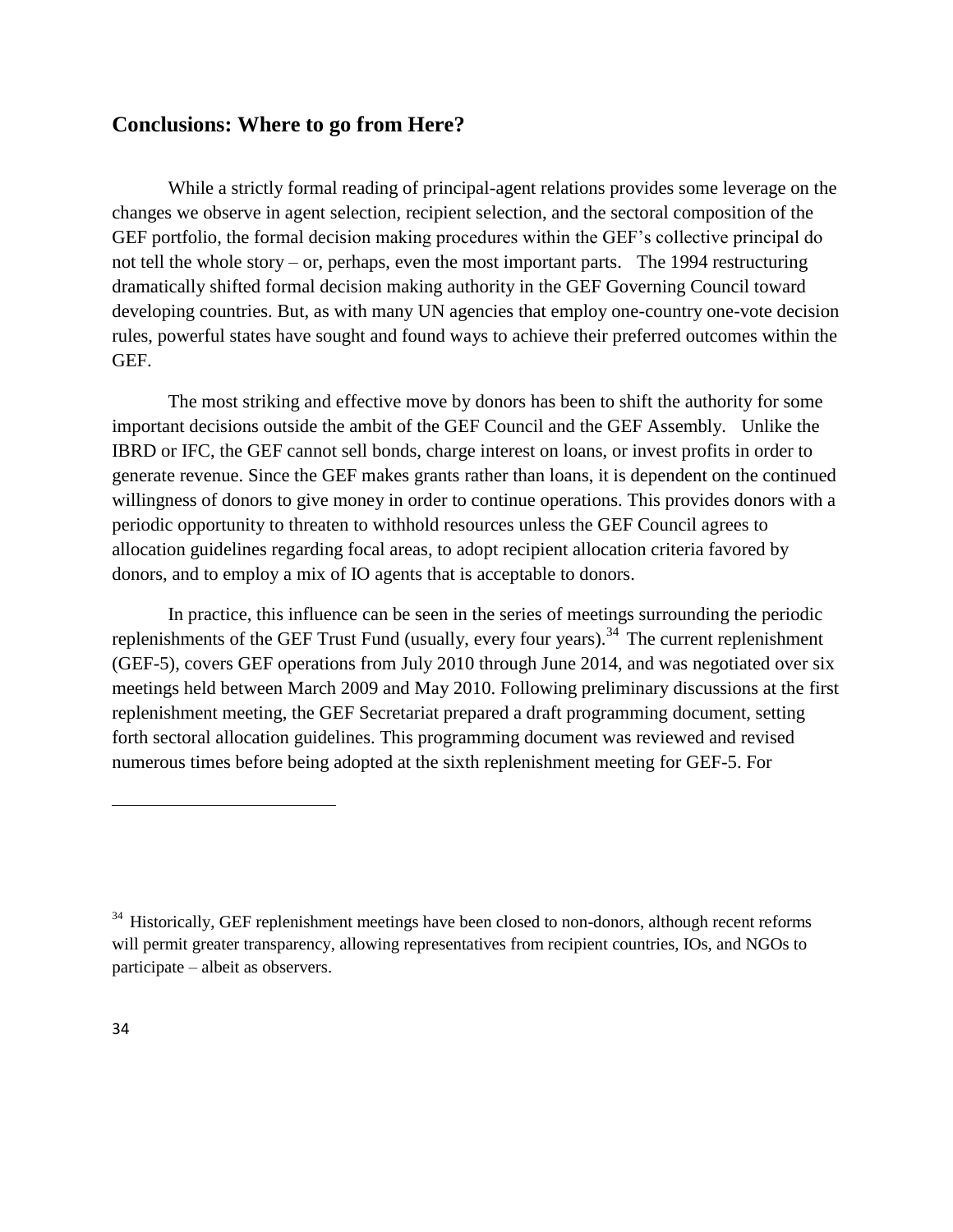example, while the GEF Secretariat originally proposed that \$785 million be allocated to the land degradation focal area, donors ultimately settled on \$400 million – and, as in previous rounds, the GEF Council approved this recommendation.

While GEF-5 provides evidence that donors can, and do, influence allocation by focal area, GEF-4 provides clear evidence that powerful donors have also influenced GEF allocation by recipient country characteristics. During negotiations surrounding the fourth replenishment cycle, the United States pressed the GEF to adopt a "Resource Allocation Framework" (RAF) which would steer GEF commitments toward recipient countries that exhibited strong performance on several governance criteria – potentially at the expense of countries with greater environmental need or significance.<sup>35</sup> Despite widespread opposition among recipient countries (and even some donors), the threat of the U.S., U.K., and France withdrawing contributions to replenishment of the GEF Trust was ultimately sufficient to induce adoption of the RAF. Moreover, the implicit threat was strong enough to induce adoption by consensus – no formal vote was taken (Ramankutty 2011).

After a brief engagement with the literature on the GEF and some very preliminary analysis of funding patterns, agent selection, and recipient selection, we are unsatisfied with conventional principal-agent models that focus our attention on voting power and formal decision rules within the collective principal. While we expected to see recipients shaping the key decisions within the GEF Council and colluding with IO agents who share their interests, we observe minor behavioral and institutional changes in the direction preferred by recipient country governments. Instead, donor interests continue to explain the outcomes we observe, as they did during the pilot phase. This suggests that in this particular case, formal rules don't explain as much as we might like. In order to account for these surprising findings we could look at the strategic interactions between principals and agents and/or take the preferences and identities of IO agents more seriously. We doubt this will help to explain the patterns we observe here. Currently we are inclined to engage the suggestions outlined by Stone (2008) and Urpelainen

<sup>&</sup>lt;sup>35</sup> For some specifications of our recipient model testing hypothesis #4, we did find corruption and bureaucratic quality to be negatively correlated with the probability of GEF allocations in the post-2005 era. Such findings are consistent with the interests of the U.S. and its donor allies. However, these findings were not robust to alternative specifications.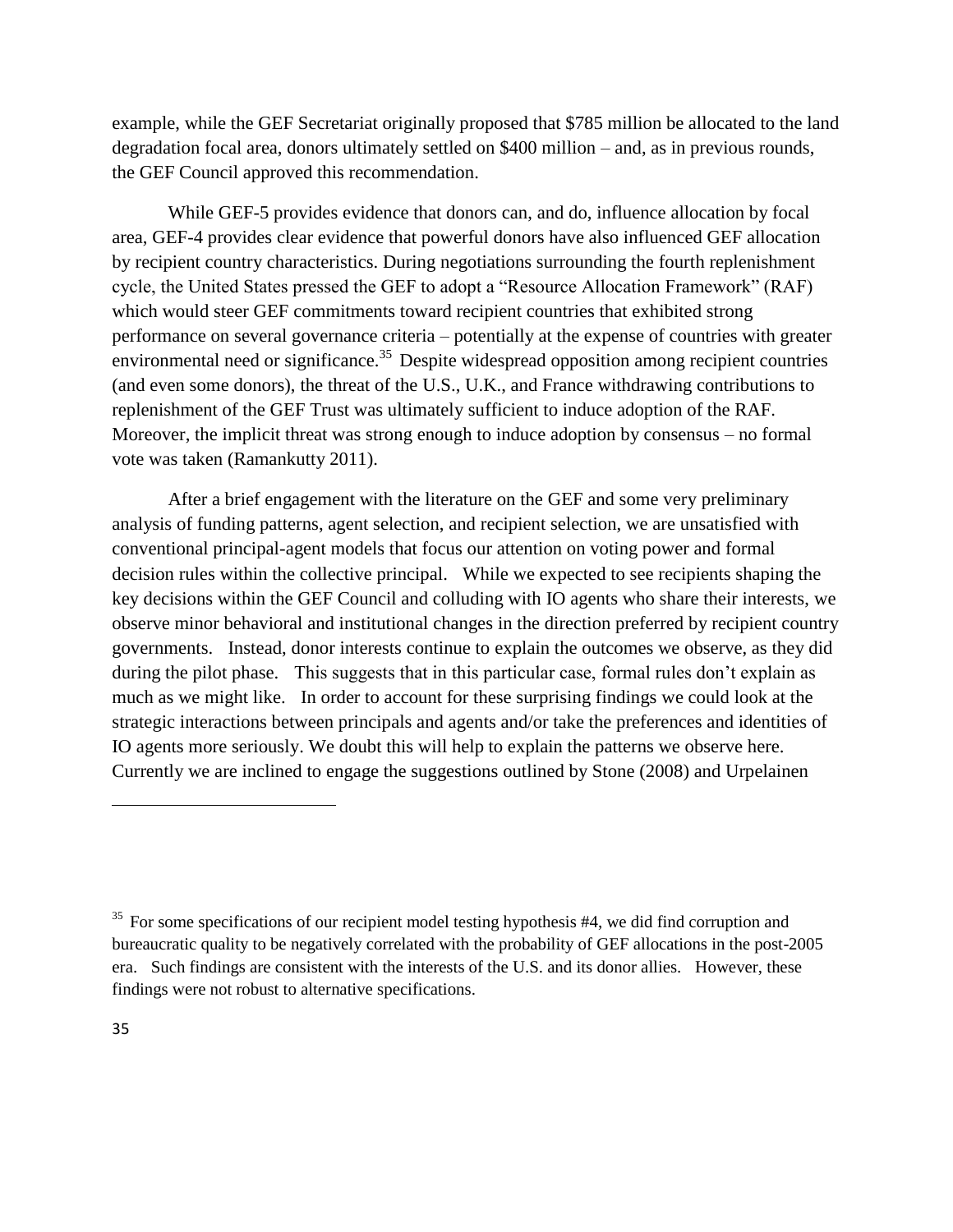(2011), who focus on informal power within IOs to account for unexplained variance in IO behavior.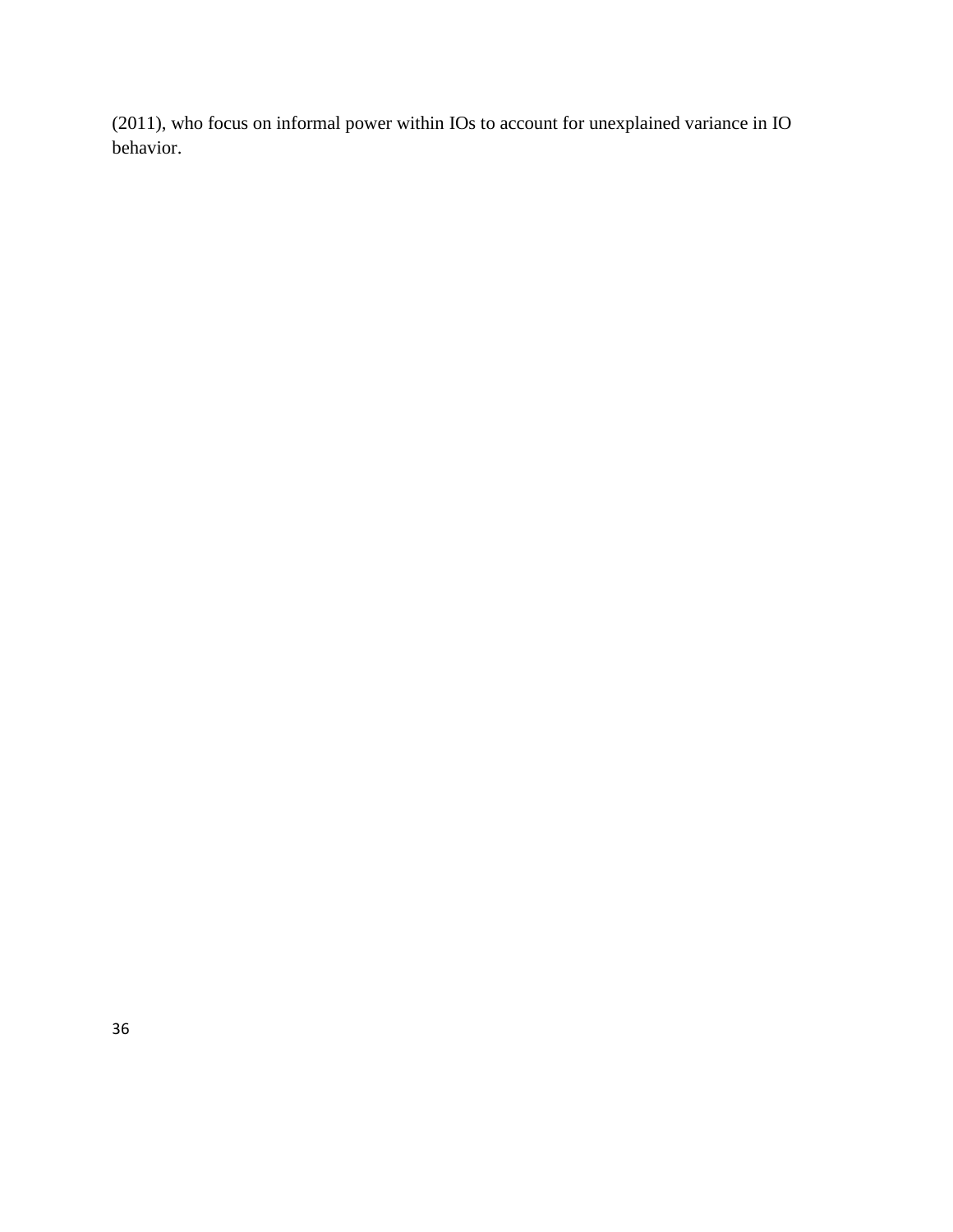#### References

- Alvarez, Michael E., et al. 2000. Democracy and Development: Political Institutions and Well-Being in the World, 1950-1990. Cambridge: Cambridge University Press.
- Anderson, T.B., T. Harr, and F. Tarp. 2006a. "On US Politics and IMF Lending." *European Economic Review* 50:1843-1852.
- Andersen, T. B., H. Hansen, and T. Markussen. 2006b. "U.S. politics and World Bank-IDA Lending.‖ *Journal of Development Studies* 42:772–794.
- Andler, Lydia. 2009. "The Secretariat of the Global Environment Facility: From Network to Bureaucracy." In Managers of Global Change: The Influence of International Environmental Bureaucracies, ed. Frank Biermann and Bernd Siebenhüner. Cambridge, MA: MIT Press.
- Barnett, M.N. 2003. *Eyewitness to a Genocide: the United Nations and Rwanda*. Ithaca, NY: Cornell University Press.
- Barnett, Michael N. and Martha Finnemore. "The Politics, Power, and Pathologies of International Organizations." International Organization. 53(4):669-732.
- Bradley, Curtis A. and Judith G. Kelley. 2008. "The Concept of International Delegation." Law and Contemporary Problems 71(1):1-42.
- Cheibub, José Antonio, Jennifer Gandhi, and James Raymond Vreeland. 2010. "Democracy and dictatorship revisited." Public Choice 143(1-2):67-101.
- Clémencon, Raymond. 2006. "What Future for the Global Environment Facility?" *Journal of Environment and Development* 15(1):50-74.
- Copelovitch, Mark S. "Master or Servant? Common Agency and the Political Economy of IMF Lending." International Studies Quarterly 54:49-77.
- Chwieroth, Jeffrey M. 2010. *Capital Ideas: The IMF and the Rise of Financial Liberalization*. Princeton, NJ: Princeton University Press.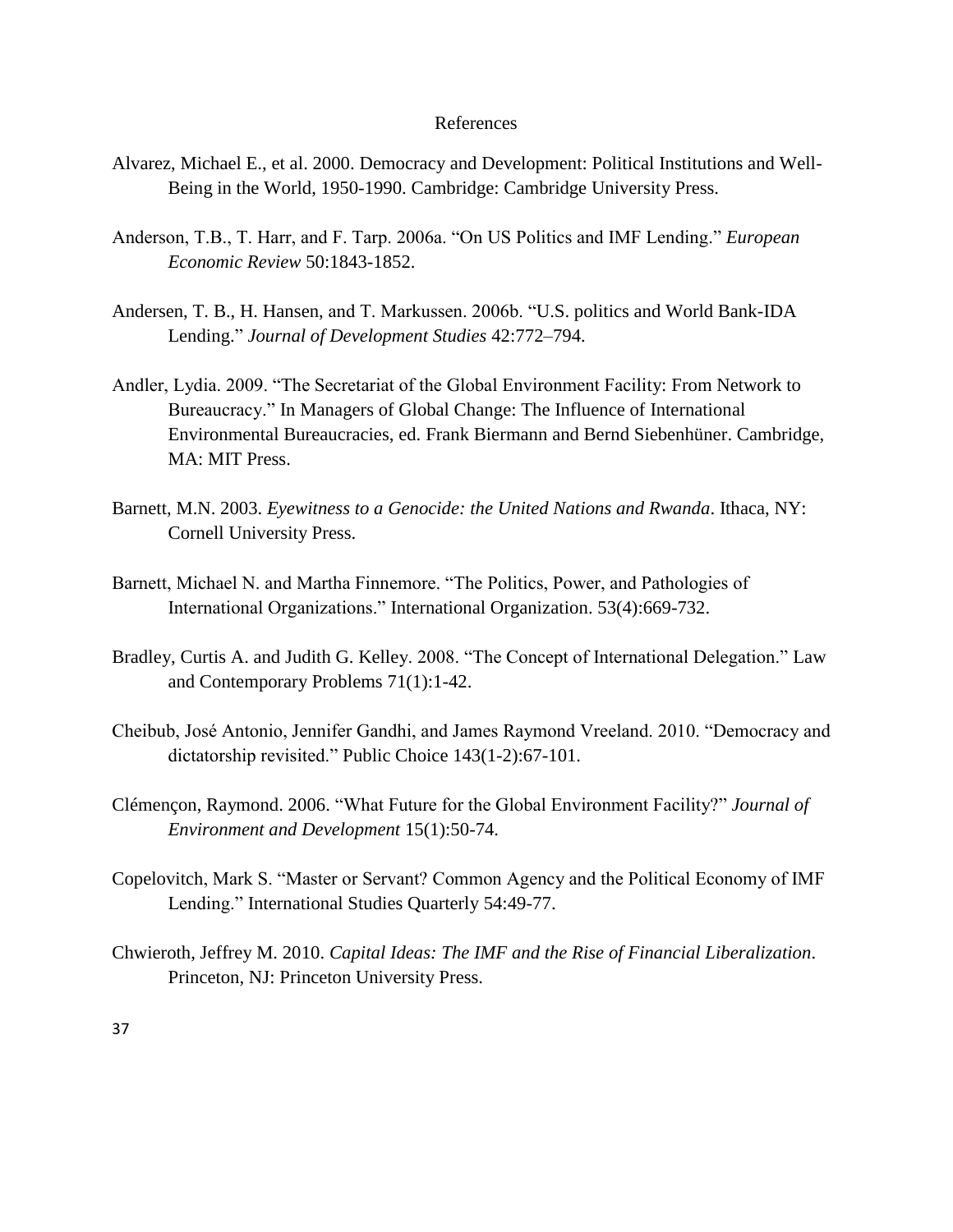- Fairman, David. 1996. "The Global Environment Facility: Haunted by the Shadow of the Future." In Institutions for Environmental Aid: Pitfalls and Promise, ed. Robert O. Keohane and Marc A. Levy. Cambridge, MA: MIT Press.
- Fleck, R.K. and C. Kilby. 2006. "World Bank independence: a model and statistical analysis of U.S. influence.‖ *Review of Development Economics* 10:224-240.
- GEF. 1995. GEF Project Cycle. Washington, D.C.
- GEF. 1999. Expanded Opportunities for Executing Agents: Recent Efforts and Current Proposals to Expand Opportunities for Regional Development Banks. Washington, D.C.
- GEF. 2003. Terms of Reference for an Independent Monitoring and Evaluation Unit. Washington, D.C.
- GEF. 2007. Rules of Procedure for the Global Environment Facility Council. Washington, D.C.
- GEF. 2008. Instrument for the Establishment of the Restructured Global Environment Facility. Third printing, Washington, D.C.
- GEF. 2010. GEF-5 Programming Document. Washington, D.C.
- Gerlak, Andrea K. 2004. "One Basin at a Time: The Global Environment Facility and Governance of Transboundary Waters." Global Environmental Politics 4(4):108-141.
- Gruber, L. 2000. *Ruling the World: Power Politics and the Rise of Supranational Institutions*. Princeton, NJ: Princeton University Press.
- Hawkins, Darren G., David A. Lake, Daniel L. Nielson, and Michael J. Tierney. 2006. ―Delegation under anarchy: states, international organizations, and principal-agent theory." In Delegation and Agency in International Organizations, ed. Darren G. Hawkins, David A. Lake, Daniel L. Nielson, and Michael J. Tierney. Cambridge: Cambridge University Press.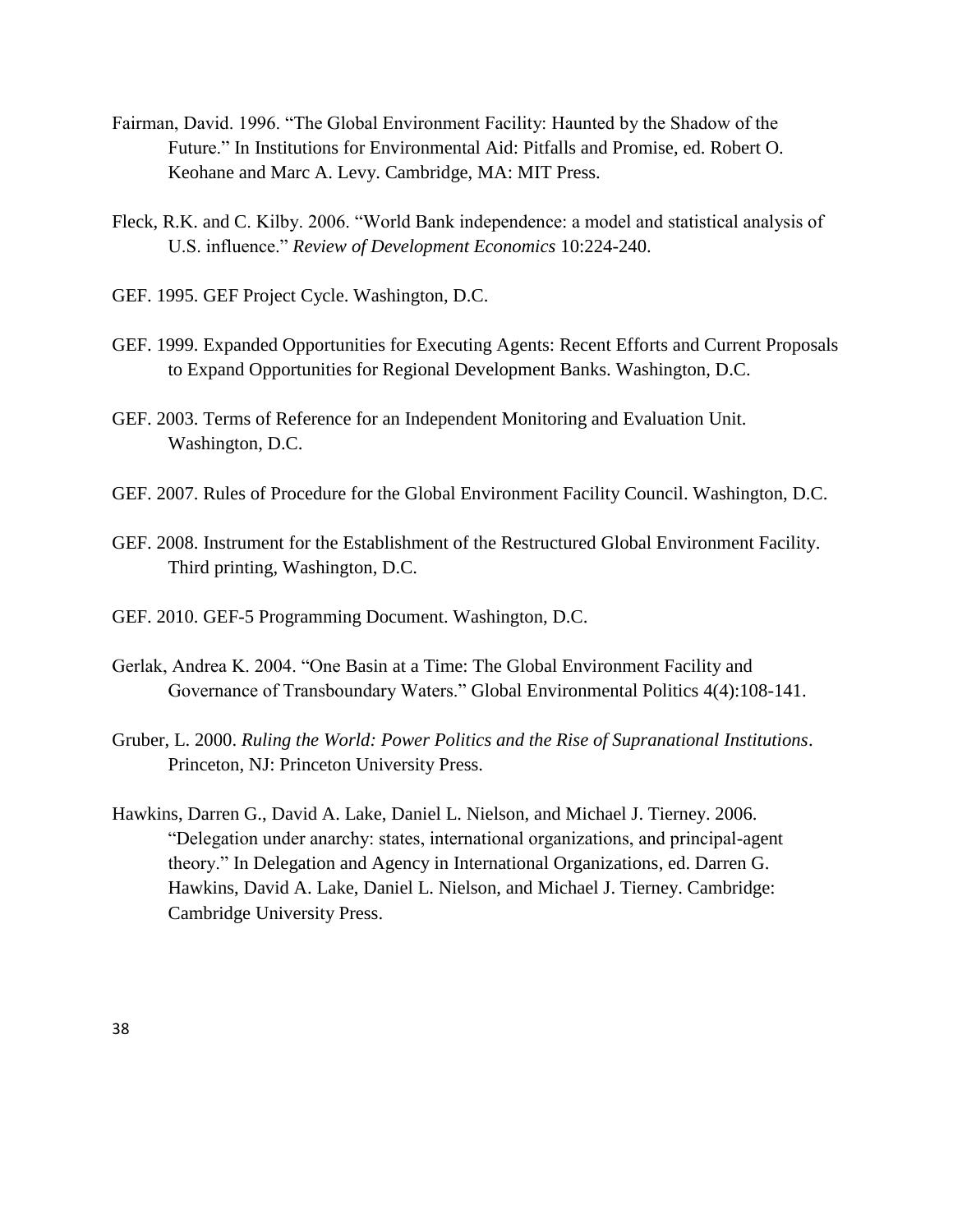- Hicks, Robert L., Bradley C. Parks, J. Timmons Roberts, and Michael J. Tierney. 2008. Greening Aid? Understanding the Environmental Impact of Development Assistance. Oxford: Oxford University Press.
- Humphrey, Chris and Katharina Michaelowa. 2011. "The Business of Development: Trends in Lending by Multilateral Development Banks to Latin America, 1980-2009." Presented at the annual meeting of the European Political Science Association.
- Johnson, Tana. 2011. "Rethinking IGO Independence: The Role of Intergovernmental Organizations in Institutional Design." Working Paper. Duke University.
- Kilby, Christopher. "Informal influence in the Asian Development Bank." Review of International Organizations. Forthcoming.
- Klepak, H. 2003. "Power multiplied or power restrained? The United States and Multilateral Institutions in the Americas." In R. Foot, S.N. MacFarlane, and M. Mastanduno (Eds). *U.S. Hegemony and International Organizations*. New York: Oxford University Press.
- Lyne, Mona M., Daniel L. Nielson, and Michael J. Tierney. 2009. "Controlling coalitions: Social lending at the multilateral development banks." Review of International Organization 4:407-433.
- Neumayer, Eric. 2003. *The Pattern of Aid Giving*. London: Routledge.
- Nielson, Dan and Michael J. Tierney. 2003. "Delegation to International Organizations: Agency Theory and World Bank Environmental Reform." International Organization 57(2):241-276.
- Pérez del Castillo, Carlos. 2009. "Governance of the GEF." Fourth Overall Performance Study of the GEF (OPS4) Technical Document #5.
- Reed, David. 1993. "The Global Environment Facility and Non-Governmental Organizations." American University Journal of International Law and Policy 9(10):191-213.